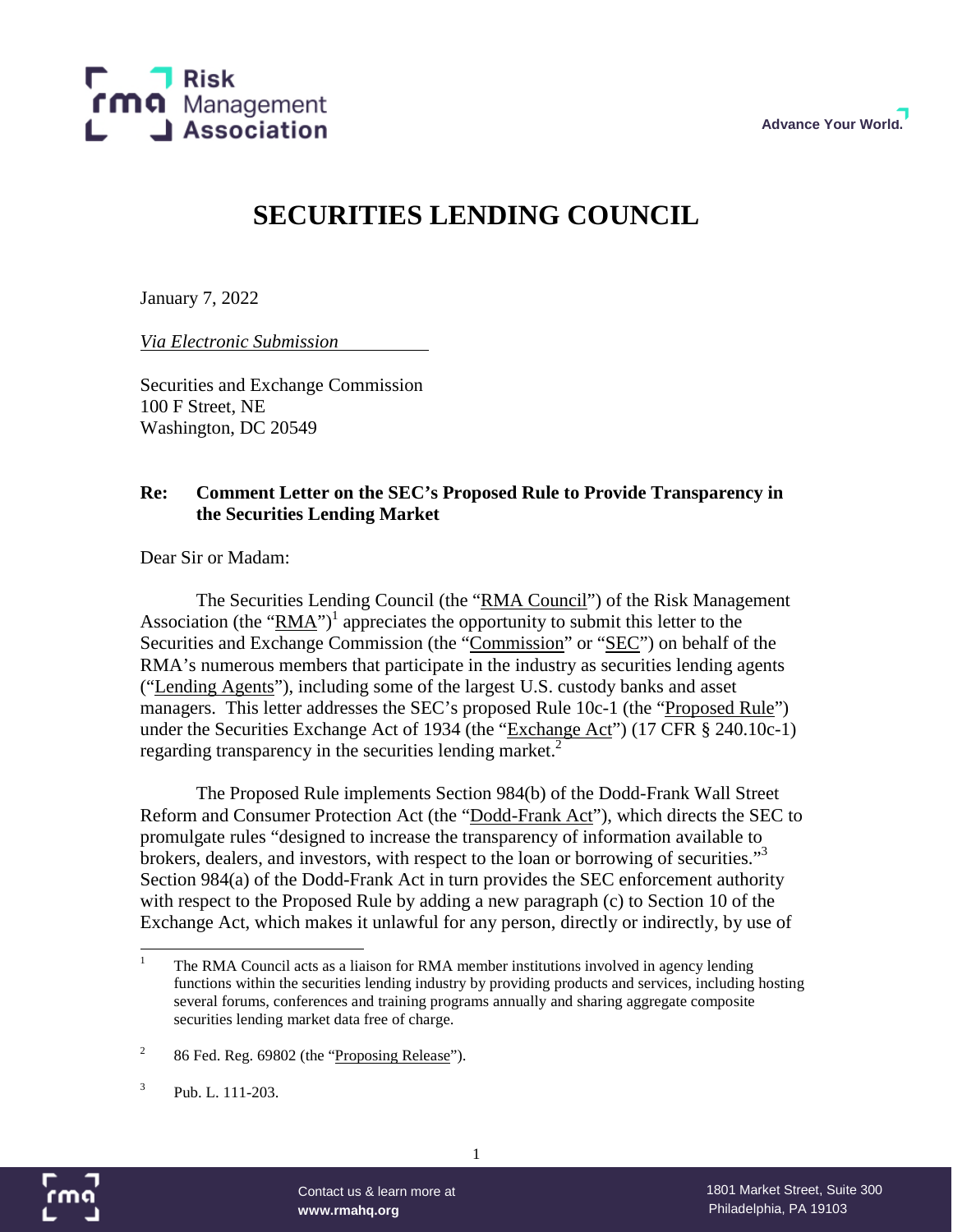any means or instrumentality of interstate commerce or of the mails, or of any facility of any national securities exchange, to effect, accept or facilitate a transaction involving the loan or borrowing of securities in contravention of rules and regulations promulgated by the SEC thereunder.<sup>4</sup> The Proposed Rule impacts Lending Agents because it would require beneficial owners of securities and/or their agents to provide certain terms of their securities lending transactions to a registered national securities association ("RNSA"), such as the Financial Industry Regulatory Authority ("FINRA"), which then would publicly disclose the terms of such transactions other than the identities of the parties and whether they are being used to close out a fail to deliver pursuant to Regulation SHO.

The RMA Council supports the Commission's efforts to increase market efficiency and provide for enhanced regulatory monitoring that may improve market integrity. We also appreciate the Commission's desire to move this proposal promptly forward and avoid undue delay. However, as the Commission acknowledges in the 97 questions it poses in the Proposed Rule, there are many important elements meriting due consideration prior to finalizing these rules and implementing a securities loan reporting regime. As we wrote on November 23rd, given the scope, significance and breadth of the Proposed Rule, the length of the comment period is inconsistent with the spirit of the Administrative Procedure Act. Our members are concerned that they do not have adequate time for substantial data gathering or analysis to provide the Commission with meaningful, well-considered feedback under the 30-day comment period, which coincided with year-end and the holiday season. As further discussed below, we also believe that significant elements of the proposal should be further developed to address various issues relating to scope. We therefore strongly urge the Commission to consider reproposing the Proposed Rule based on the comments received to allow a more appropriate period of time to consider and respond to the Commission's questions and the various substantive issues raised by the Proposed Rule. We respectfully submit that the brief delay that such an approach would require will be outweighed by the more informed content that the Commission will receive from the public to aid it in finalizing these rules.

Due to the time limitations noted above, we have not attempted an in-depth technical analysis of the specific data elements in the proposal or to answer many of the 97 questions posed by the Commission in its proposal. This letter discusses issues identified in the limited time provided and includes certain recommendations to address practical barriers to implementation, clarify scope, address areas of over-breadth and bring the burdens imposed by the Proposed Rule closer in line with the benefits that Congress sought to achieve in adopting Section 984(b). With greater time or the benefit of an additional comment period in connection with a reproposal, the RMA Council would consider collecting empirical data to examine the costs, benefits and economic impact that the Proposed Rule will have on the market.



<sup>4</sup> 15 U.S.C. § 78j(c)(1).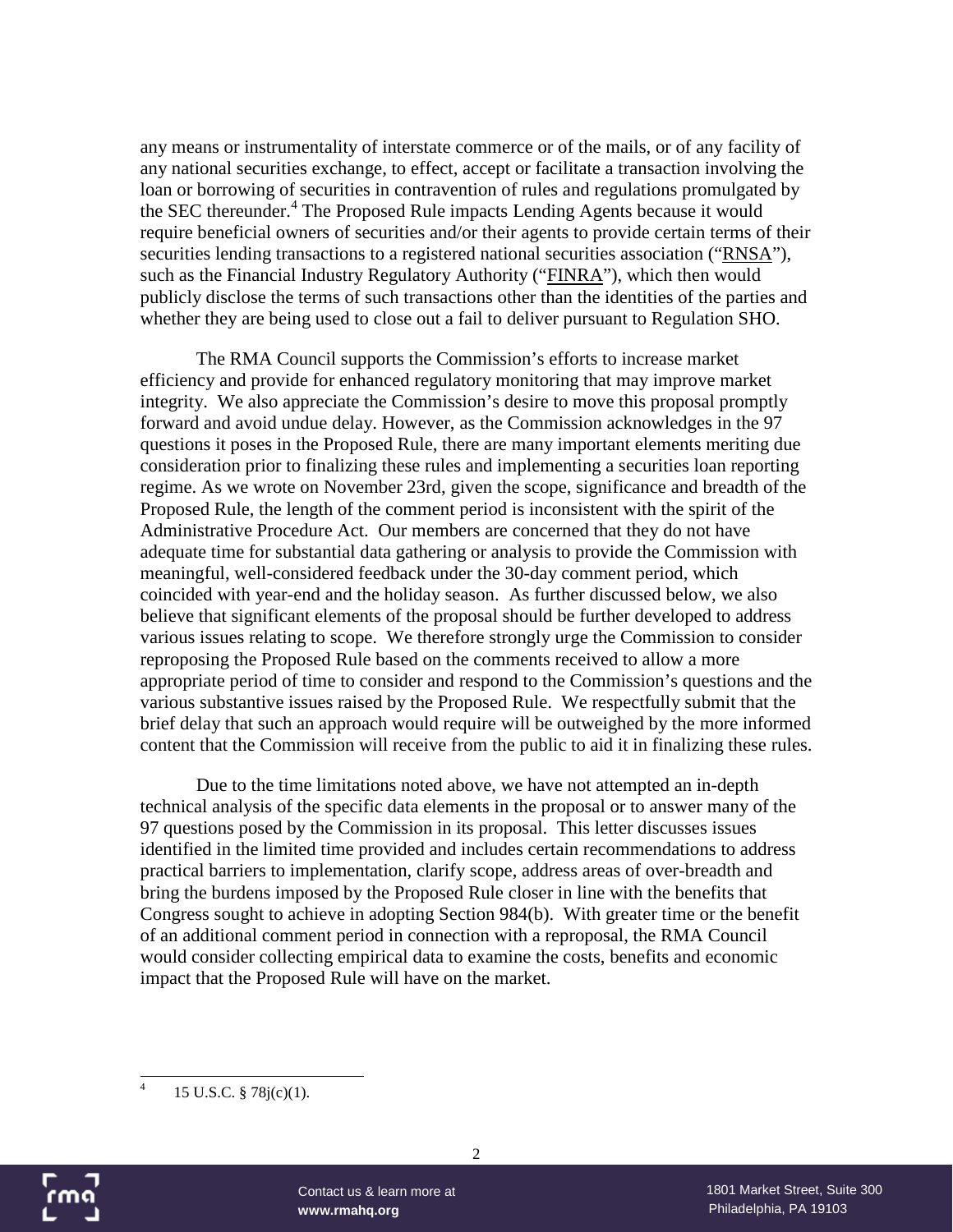## **Executive Summary**

The Proposed Rule is unduly broad and unclear in scope. Certain proposed reporting elements would be unavailable or operationally impracticable to gather and report within the proposed timeframes, or would impose burdens unnecessary to achieve pricing transparency or meaningful regulatory oversight.

To address these concerns, the following clarifications and changes should be made:

- The SEC should amend the 15-minute reporting requirement in favor of end-of-day reporting on a next day  $(T + 1)$  basis because the nature of the market makes 15minute reporting impractical for several reasons, while a  $T + 1$  standard addresses the SEC's transparency concerns, reduces implementation costs and aligns with the existing SFTR securities loan reporting regime.
- The SEC should not include a requirement to report securities available to loan (as determined by regulation) because such data provides an inherently inaccurate picture of the market and may act as a deterrent to lending that could reduce liquidity.
- The SEC should modify the rule to require reporting by SEC-registered brokerdealers only, whether acting as borrower or lender acting in a principal or agency capacity, as such an approach would substantially reduce overall implementation costs, would not impose costs on a single side of the market and would still provide for sufficient market data.
- To enhance certainty and promote reporting comparability and consistency, the SEC should clarify the scope of the transaction reporting requirement in several ways consistent with a staged approach to implementation:
	- The SEC should provide a specific definition of a "securities loan" covered by the rule, which should be a functional definition based on the purpose of a loan. To the extent reporting remains a lender<sup>5</sup> requirement, such a definition should look to the intent of the beneficial owner. The SEC should also provide flexibility to the RNSA to exclude intra-affiliate and other non-arm'slength transactions from public dissemination.
	- Initially, reporting should be mandated for more liquid securities before expanding to other security types to provide the SEC with the opportunity to assess the value and integrity of data provided while minimizing potential market confusion and disruption. The initial stage of reporting should consist of regulatory reporting (only) of equity securities listed or traded on a U.S.



<sup>&</sup>lt;sup>5</sup> The lending obligation in the Proposed Rule can apply to the beneficial owner acting alone or its Lending Agent acting on its behalf. As such, in some cases, we use the term "lender" to refer to either a beneficial owner or Lending Agent.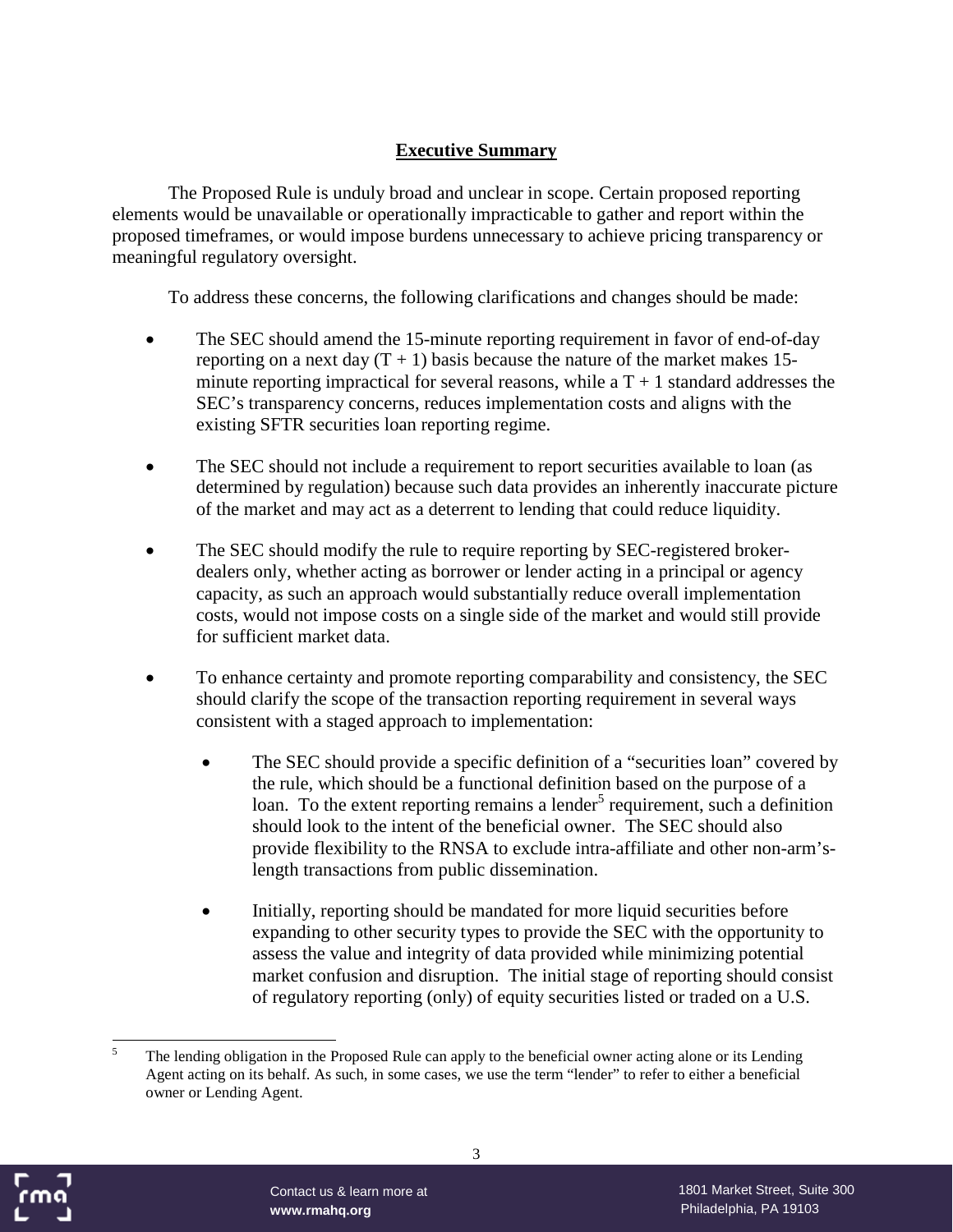exchange. Reporting of other U.S. equity securities or debt securities should only be adopted after further study.

- The SEC should defer public dissemination of data to a later stage in the program implementation to allow the SEC to gain experience with the data and ensure that the program is designed effectively.
- The SEC should provide explicit guidelines on the cross-border application of the rule that provide clarity, promote competitive equity and that rely on standards and data categories currently in use in the securities industry. This will maximize consistency and integrity of data collection and avoid undue expense and delay stemming from additional industry documentation and operational implementation exercises.
- Once public dissemination of transaction data is implemented, the SEC should provide for the RNSA to publish aggregate pricing and volume data rather than transaction-by-transaction data in order to provide a more comprehensive and accurate view of the market.
- The rule should provide flexibility in the production of Unique Transaction Identifiers ("Transaction Identifiers"), so that they may be produced by reporting parties, as well as the RNSA, provided that the reporting parties are capable of producing such Transaction Identifiers.
- The SEC should clarify that where applicable, pricing data may be reported as a spread to a benchmark rate, and that such pricing does not need to be updated for changes in the value of the benchmark rate.

In the next section, we offer some targeted observations, and in the section that follows, we discuss the recommendations outlined above in greater detail.

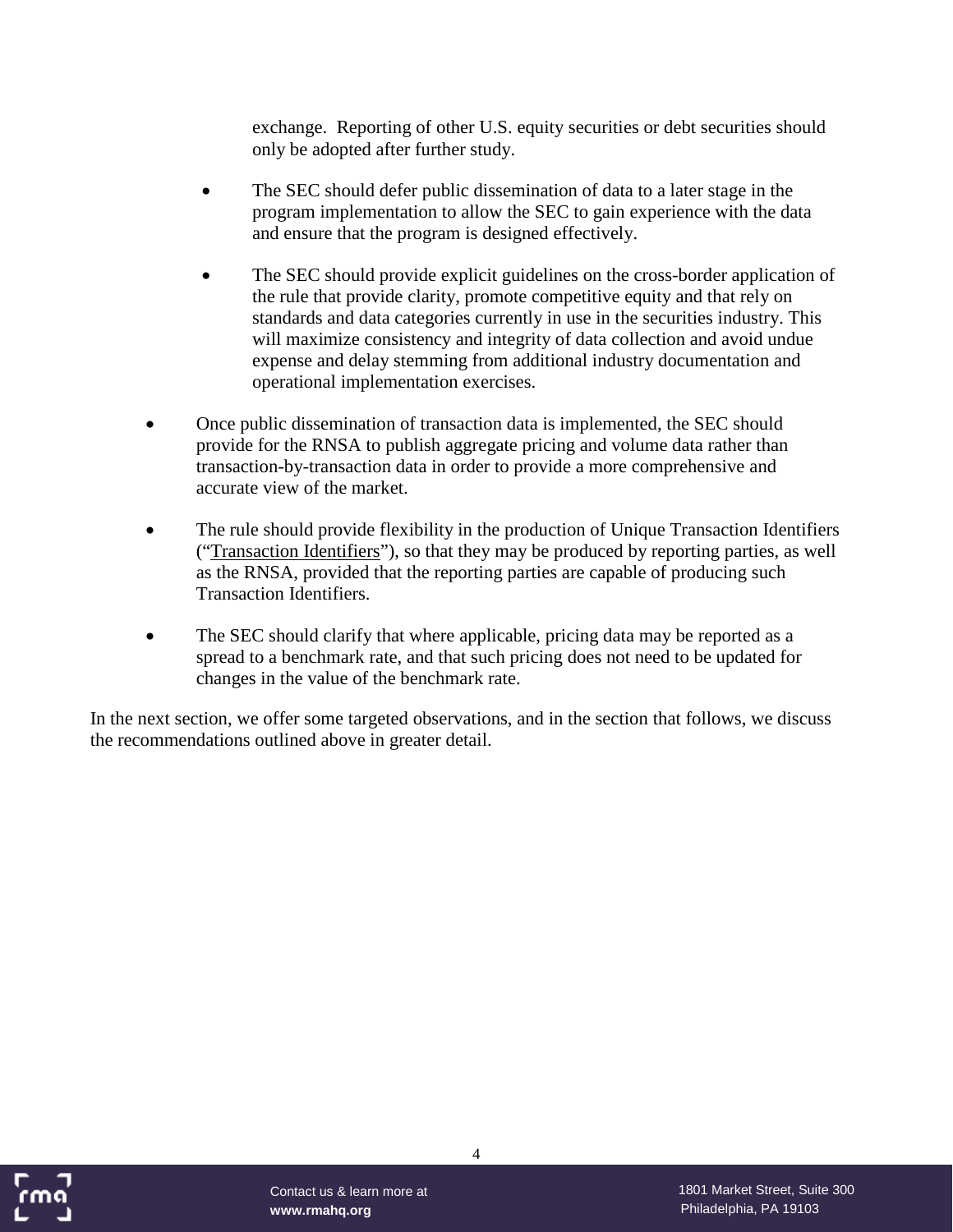#### **I. Background and General Considerations**

#### A. Agency Securities Lending

Agency securities lending is a well-established, safe and sound activity that supports global capital markets activities and facilitates trade settlement. By effectively increasing the supply of securities available for these and other market activities, securities lending improves market liquidity and enhances price discovery.<sup>6</sup> Securities lenders largely consist of buy-side entities such as public and private pension funds, mutual funds, ERISA plans, endowment funds of not-for-profit institutions, insurance companies, investment funds and other similar entities or funds into which such entities invest. Borrowers in securities lending transactions largely consist of broker-dealers, banks and other financial institutions.

Lending Agents act as intermediaries in securities lending programs by facilitating loans on behalf of beneficial owners to qualified borrowers. Securities are generally lent pursuant to a (i) securities lending authorization agreement between the beneficial owners and the Lending Agents, and (ii) securities borrowing agreement between the borrower and the Lending Agents (acting in an agency capacity on behalf of the beneficial owners as principal). Under these agreements, the borrower provides initial collateral to the beneficial owners (generally, via its Lending Agent) in excess of the value of the loaned securities, usually by 2% to 5% depending upon the characteristics of the loaned securities and the collateral. The loaned securities and collateral are then marked-to-market daily to ensure that the collateral consistently meets the requisite value. As the Proposing Release notes, the margins for securities lending transactions are typically low. Because agency lending typically involves a Lending Agent guaranty against borrower credit risk, agency lending by capital-regulated banks is also somewhat capital intensive. Accordingly, securities lending generally requires economies of scale to be profitable, and even marginal increases in cost may drive supply-side liquidity out of the market unless it can be offset with increased fees.

As agents for their clients, Lending Agents use their expertise in the lending market to obtain competitive pricing for their clients. Clients frequently ask for, and Lending Agents provide, benchmark reports based on the market data they have obtained from various sources.

lex.europa.eu/LexUriServ/LexUriServ.do?uri=OJ:L:2004:145:0001:0044:EN:PDF.



<sup>6</sup> Beneficial owners use agency securities lending services from Lending Agents in order to obtain additional incremental revenues. Agency securities lending activities developed initially as an outgrowth of Lending Agents' custody and related activities, and have long been regulated, examined and treated by regulators as traditional banking services. *See, e.g.*, Securities Lending, Federal Financial Institutions Examination Council, Supervisory Policy (1985) (addressing appropriate regulatory guidelines for the growing securities lending industry); Letter from J. Virgil Mattingly, General Counsel, Board, William F. Kroener, General Counsel, Federal Deposit Insurance Corporation, and Julie L. Williams, General Counsel, Office of the Comptroller of the Currency ("OCC"), to the Securities and Exchange Commission (Dec. 10, 2002) (indicating that interagency guidelines "ensure that banks conduct their securities lending activities in a safe and sound manner and consistent with sound business practices, investor protection considerations and applicable law"); Bank of England, Securities Lending and Repo Committee, Securities Borrowing and Lending Code of Guidance (July 2009) (describing how securities lending transactions are regulated both under UK regulations and EU directives), *available at* http://www.bankofengland.co.uk/markets/Documents/gilts/stockborrowing.pdf; Directive 2004/39/EC, of the European Parliament and of the Council of 21 April 2004 on Markets in Financial Instruments, *available at* http://eur-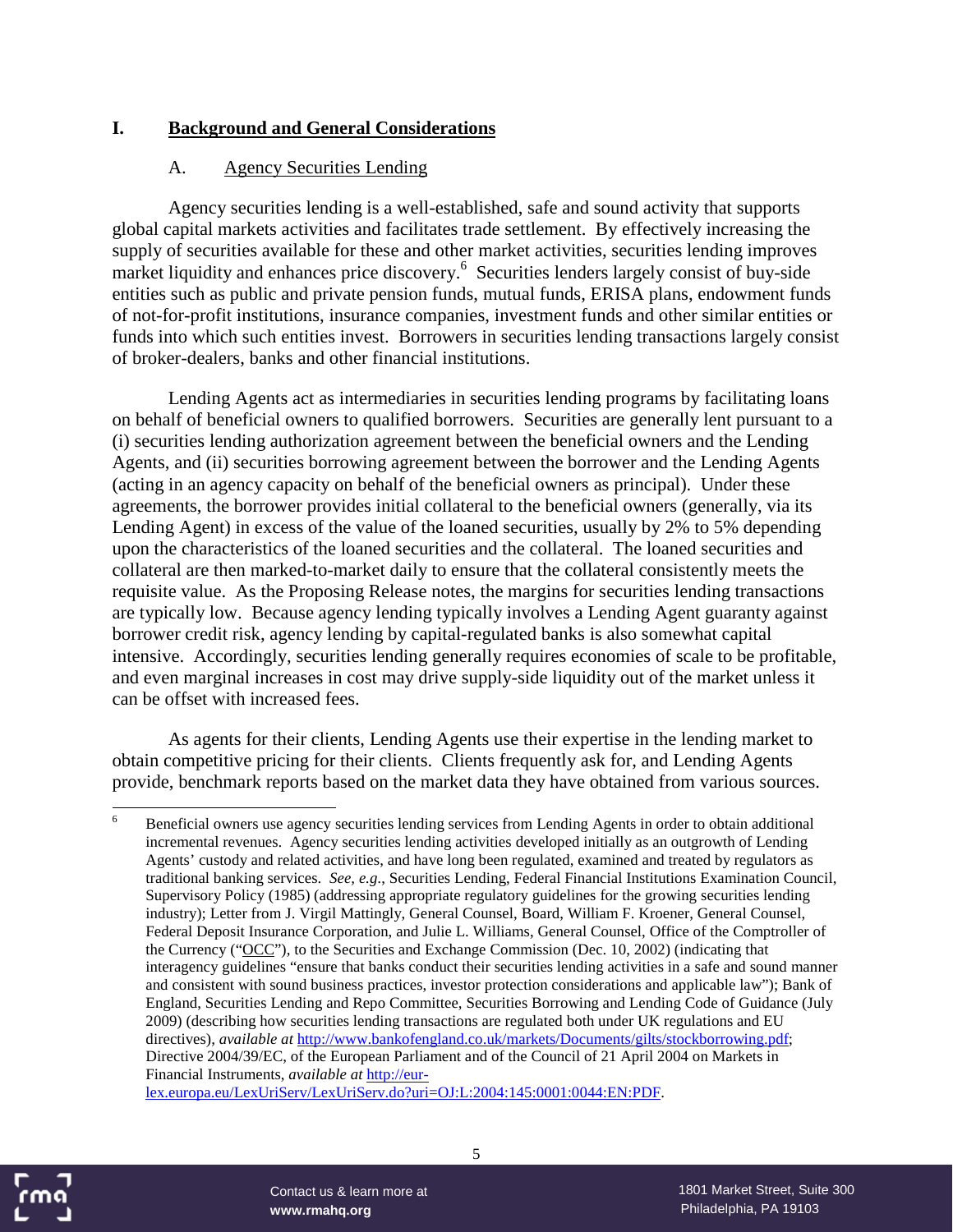While the Proposing Release repeatedly asserts that information asymmetries exist between those "in the center" of the lending markets and beneficial owners and borrowers on the "periphery," in point of fact beneficial owners currently benefit from substantial information obtained by Lending Agents acting on their behalf and pricing remains highly competitive. At the same time, borrowers in the "wholesale" market are predominantly broker-dealers and large hedge funds with independent resources to access market data, while the "retail" market is primarily a separately priced market segment within which regulated broker-dealers provide short positions to customers in margin accounts subject to Federal Reserve Board and FINRA margin rules.

As of the second quarter of 2021, RMA data showed approximately \$2 trillion of loaned securities globally. RMA composite figures, compiled using responses of 13 member institutions, reflected approximately \$20 trillion of U.S. lendable assets and \$9 trillion of non-U.S. lendable assets in the securities lending market for the second quarter of 2021. Of those assets, over \$700 billion of U.S. securities and \$125 billion of non-U.S. securities were on loan against cash collateral.

#### B. Price Formation in Securities Lending

Unlike cash market sales of securities, securities lending transactions are open or termbased credit exposures that are generally negotiated and managed as part of broader credit relationships between parties documented under master agreements. In substantial part, the pricing for these transactions depends on a number of party-specific, contract-specific and other idiosyncratic factors that are not directly dependent on the market price or general availability of the security being loaned, including:

- the credit of the counterparty,
- the type and amount of collateral provided,
- the ability to profitably deploy cash collateral,
- the negotiated terms regarding the volume and the credit relationship broadly (*e.g.*, inclusion of "pay to hold" arrangements and/or borrower volume commitments) and
- $\bullet$  other factors idiosyncratic to the parties, such as capital and opportunity costs.<sup>7</sup>

Moreover, pricing is also a function of general interest and credit rates and does not move with the same rapidity as pricing for individual securities, which is highly sensitive to issuerspecific market news and other new information. Accordingly, the pricing for two separate loans of the same security occurring at roughly the same time can vary substantially based on the various factors described above. Unlike in the cash markets for securities, borrowers and lenders do not obtain a picture of the market price from last transaction data as there is no reason to



<sup>7</sup> This specific list includes characteristics typically relevant to Lending Agents. Additional considerations may be relevant to other types of lenders.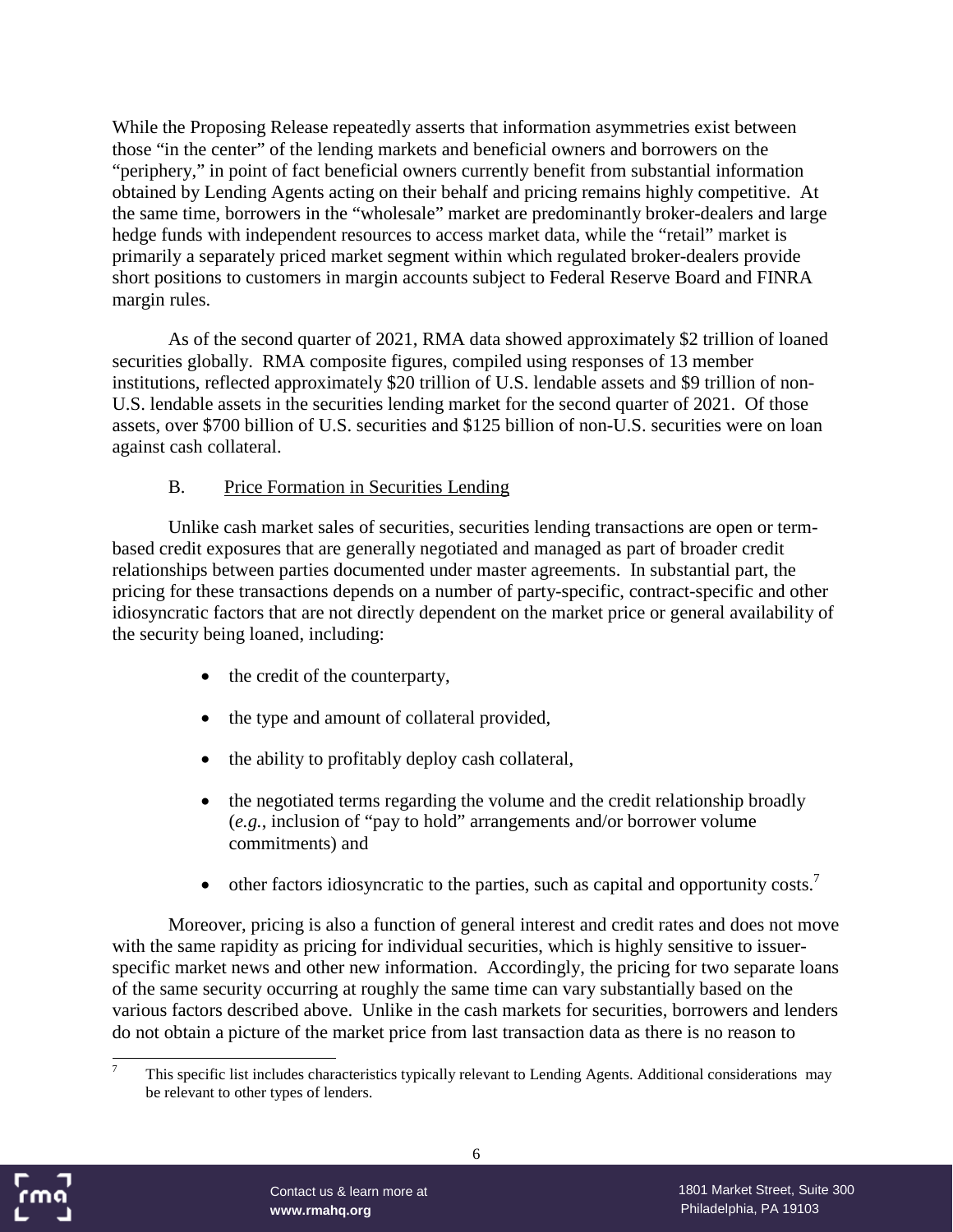believe that securities lending transactions are fully fungible or that pricing can be represented in a single "spot" market price.

The SEC acknowledges this difficulty in the Proposing Release when it states:

"The Commission recognizes that these benefits [of the proposed reporting system] are somewhat limited because the data will not contain all information necessary to perfectly compare the fees on different loans…. While recognizing this limitation, the Commission does not believe this limitation could be solved by adding information on counterparty risk. In particular, the Commission is unaware of reliable measures for counterparty risk that would be informative when attached to transaction information."<sup>8</sup>

This observation highlights that data reporting and publication in the securities lending market should not simply follow the models that have been developed for the securities trading markets. While the SEC may look to a number of existing reporting regimes as references for the newly proposed reporting system, the RMA Council submits that the differences between the way that prices are formed in the cash markets for securities and the market for securities lending transactions logically dictates a different approach to reporting.<sup>9</sup>

#### C. Cost-Benefit Considerations

While the Proposed Rule would fulfill a Congressional mandate, as written, its justification in cost/benefit terms appears to be highly uncertain. Further, it would impose direct costs exclusively on the lender side of the market while primarily benefitting borrowers. In the Proposing Release, the Proposed Rule is estimated to be costly in absolute terms, with an initial implementation cost estimated at \$371,000,000 for just 409 market participants and annual direct compliance costs estimated to be  $$140,000,000$  thereafter.<sup>10</sup> These costs are expected to be offset with unquantified benefits in improved regulatory supervision and increased market efficiency while also contributing to "small" increases to capital formation. In light of this tradeoff, factors that may contribute to excessive and/or unanticipated costs could materially change the net benefit of any rulemaking or even cause a net loss of welfare. We therefore believe it highly significant that certain assumptions relied upon by the SEC to estimate the cost of the rule appear to be unrealistic if the Proposed Rule is adopted in its current form.<sup>11</sup>

<sup>&</sup>lt;sup>11</sup> The SEC's hour estimates for initial implementation appear to be low based on anecdotal data and we do not believe that assumptions on how the rule would be implemented are realistic. In particular, the SEC projects significant cost savings through the use of "reporting agents" as it estimates that lenders that use such reporting agents will realize a 50% cost savings relative to lenders that report data directly to an RNSA. While that 50% reduction itself is questionable, in our view, any such reduction is unlikely to be realized in full or in substantial part, because Lending Agents and many beneficial owners are unlikely to provide the extensive and



<sup>8</sup> 86 Fed. Reg. at 69839.

<sup>9</sup> Id. at n. 73 (referencing the Alternative Display Facility, OTC Transparency, OTC Reporting Facility, Trade Reporting and Compliance Engine and the Trade Reporting Facility).

<sup>&</sup>lt;sup>10</sup> These estimated costs are understood to be incomplete. The SEC also projects unquantified indirect costs through exit by smaller securities lenders and broker-dealers but does not attempt to quantify these costs. Similarly, the SEC anticipates that an RNSA may charge fees to recover its own costs.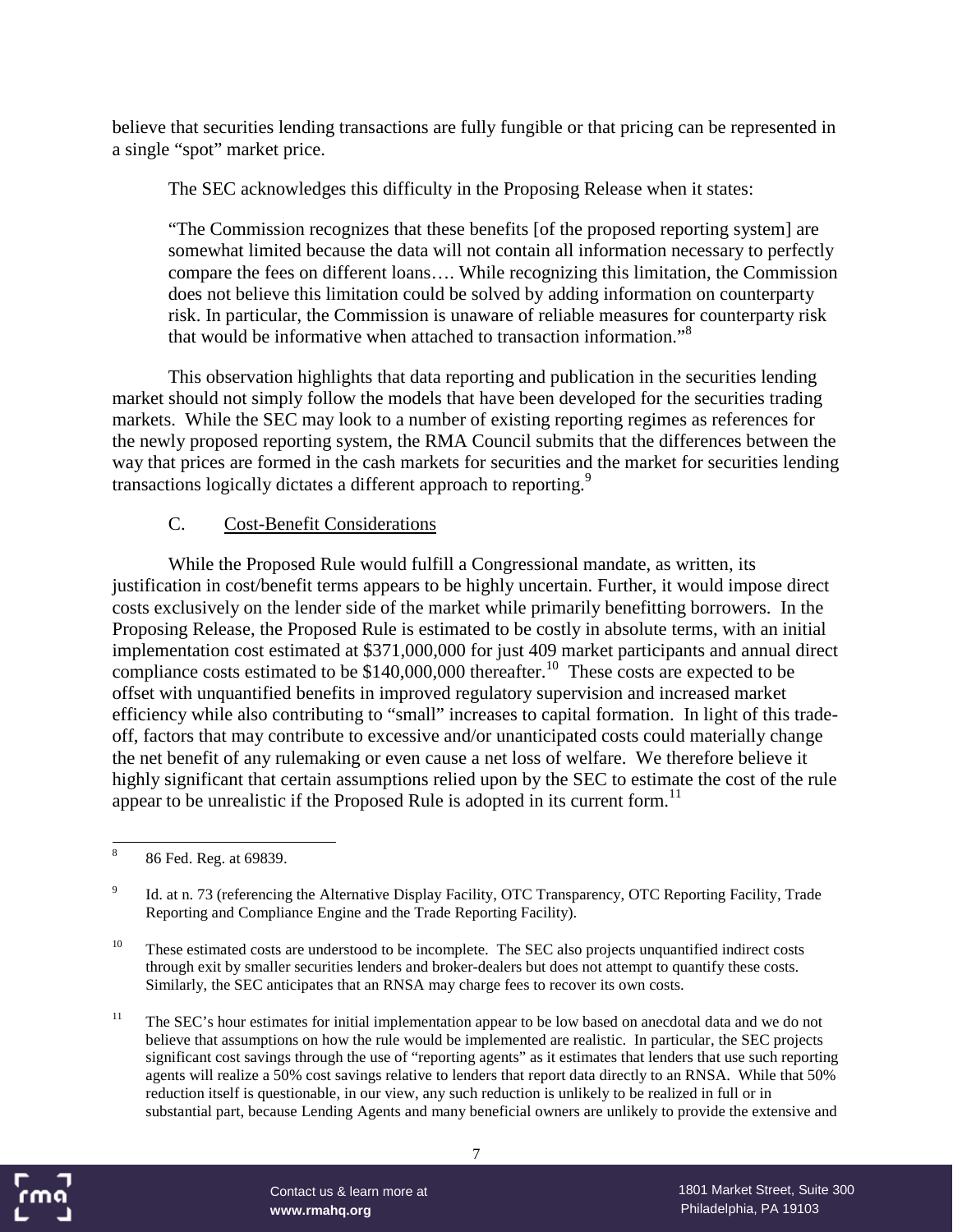Furthermore, we submit that imposing the direct costs of the reporting system almost entirely on the lender side of the market (primarily Lending Agents, mutual funds and benefit plans) creates asymmetries that will magnify the indirect costs of transaction reporting. Besides burdening primarily lenders, the proposed requirement to publicly report available inventory arguably creates an information asymmetry in favor of the borrower side of the market (primarily hedge funds). This allocation of costs and benefits creates a high risk of a material negative impact on liquidity. As the Commission acknowledges in the Proposing Release, securities lending in the United States is already a low-margin business, and this is true in particular for Lending Agents who are subject to bank capital requirements and typically guaranty beneficial owners against borrower defaults. For structural reasons, Lending Agents are also unlikely to be able to fully pass on the costs of implementation to borrowers or to capture the benefit of increasing lending fees, which are primarily passed on to beneficial owners through long-term service contracts that include negotiated revenue splits. Accordingly, the RMA Council has substantial concerns that the imposition of material additional regulatory costs on lenders as a result of the Proposed Rule could make agency lending unprofitable in some cases, causing beneficial owners to exit from markets with particularly thin spreads and causing smaller Lending Agents to exit the market entirely.

While not captured by the Commission's analysis, the Proposed Rule would also potentially impose opportunity costs on the market by crowding out other initiatives. Parties in this space are consistently innovating to create a more liquid and efficient securities lending market. Projects that are in planning stages include technology improvements to provide for readiness to manage a  $T + 1$  settlement regime across the product chain and integration of financial technologies like blockchain that could ultimately obviate the need for special transaction reporting systems and make transactions viewable on their native ledgers. Resources dedicated to implementing these other projects may need to be diverted to focus on building for the proposed reporting regime.

In light of these considerations, we are concerned that the Proposed Rule could have a material, negative impact on both beneficial owners and the marketplace as a whole. Conversely, while the SEC does cite to a single study suggesting that increased transparency with respect to executed loan pricing may decrease prices, the existing data is extremely limited.<sup>12</sup>

high-sensitive portfolio data that would be required under proposed 10c-1(e) to a broker-dealer. Solely by eliminating that assumption, the estimated direct costs of the rule increase by about \$100,000,000 in year 1 and \$38,000,000 in subsequent years or about 28%. The SEC also appears to estimate that reporting agents that must provide reporting functionality to their customers as well as develop the capacity to submit reports to an RNSA would bear roughly the same costs as a market participant that reports for exclusively itself, which also appears to be unrealistic.

<sup>12</sup> *See* Fábio Cereda, Fernando Chague, Rodrigo De-Losso, Alan Genaro, and Bruno Giovannetti. "Price transparency in OTC equity lending markets: Evidence from a loan fee benchmark" São Paulo School of Economics, Fundação Getulio Vargas, Working Paper Series, Working Paper 524 (Feb. 2020) ("Brazil Study Working Paper") (finding that shortening a benchmark calculated from the mean loan fee of securities loans over a set amount of trading days improved pricing characteristics of the underlying loans when the benchmark was set to three trading days from 15 but finding no significant improvements to pricing characteristics when the benchmark was set to one trading day from three). The official paper of the study is forthcoming in January



8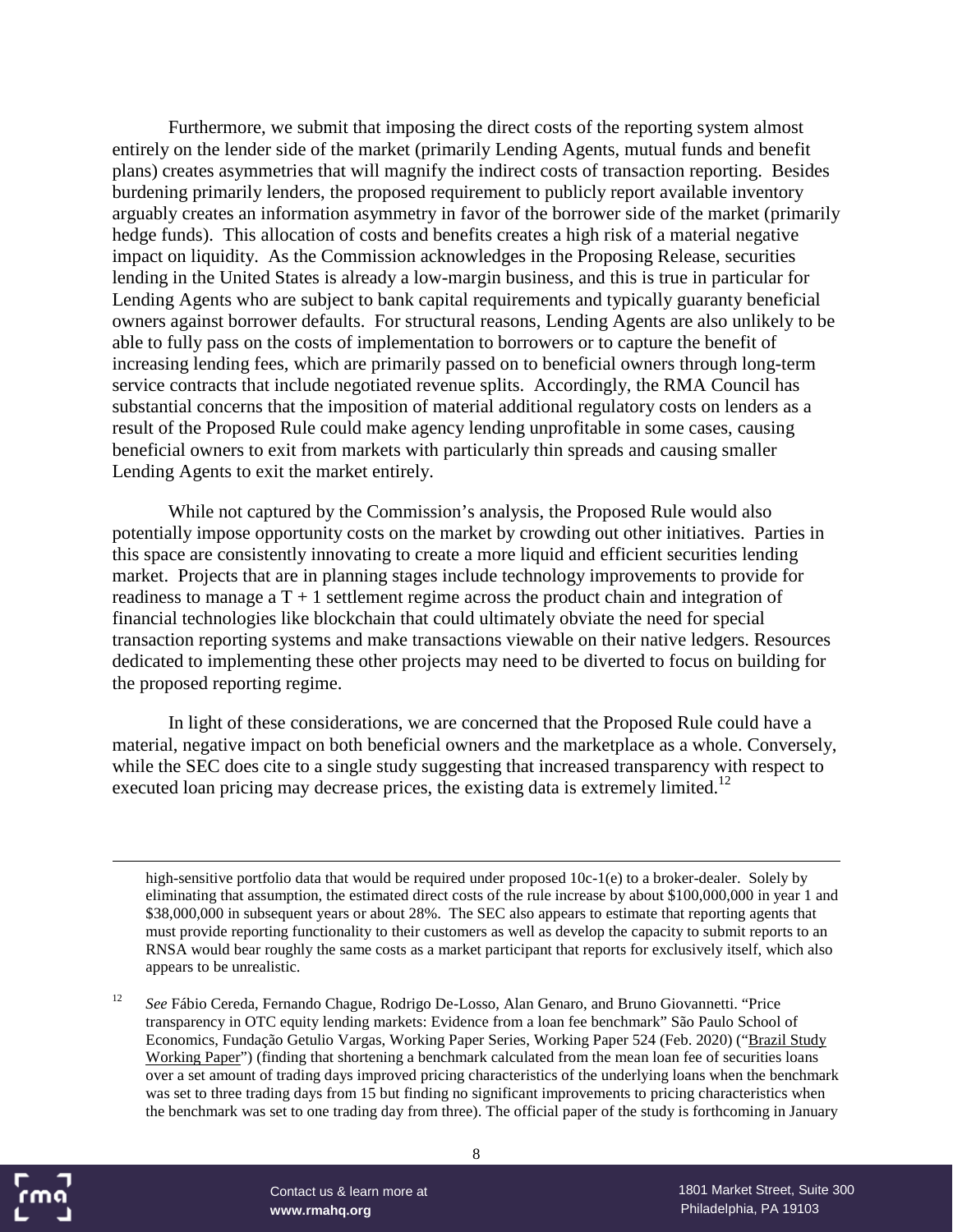Accordingly, we suggest that a less costly and more incremental approach to the introduction of a reporting obligation in the securities lending market that distributes the cost of implementation in a more balanced way is warranted.

#### **II. Specific Recommendations**

A. The requirement to provide reports to an RNSA within 15 minutes after execution or modification should be replaced with a requirement to provide end-of-day reports on  $T + 1$ .

Requiring reporting on an intraday basis as proposed would be operationally impractical in many respects and would provide little to no incremental value compared to end-of-day reporting. Such a requirement would exponentially increase the number of execution and modification reports that would be required to be filed, result in the filing of incomplete and error-prone data, limit time and flexibility for data reconciliations and necessitate the development of costly real-time data capture and reporting systems. At the same time, as discussed in Part I, securities lending pricing is highly variable based on party and deal-specific variables, is not highly time dependent in the aggregate and would not be negotiated by participants based on last trade information. Accordingly, there is no compelling reason to believe that real-time dissemination of transactions data will provide materially useful information sufficient to justify a burdensome real-time reporting requirement. In fact, real-time transaction information could be confusing to investors since it will often be unrepresentative of average prices. Indeed, the limited data available in reports cited by the Commission in the Proposing Release suggests that there may be little to no market information gained by reporting securities lending pricing over time periods less than several days.<sup>13</sup>

Real-time reporting would also be highly burdensome, and in some respects simply impracticable because, unlike transactions in the cash markets, many terms of securities loans are either highly subject to intraday revision or are not determined until end-of-day. Under these circumstances, a real-time reporting regime as contemplated by the Proposed Rule would result in a high number of initially incomplete reports requiring subsequent updates and high volume and frequency of minor modification reports that provide little to no incremental value. While parties may agree to basic terms at a particular point in time on a given business day, many securities loan terms are revisited during the course of the day as borrowers engage in cash market selling of the relevant securities, securities on loan are returned (or not returned) and the portfolio characteristics of a lending relationship change with further trading/lending activity. While there are many factors that make loan terms fluid on an intraday basis, a representative sample includes the following:

 *Volume and related pricing*. The size of any given loan to a borrower frequently changes during the day as the borrower engages in short selling and related activities that require borrowing and supply to be managed. Loan size may be revisited

 $^{13}$  Id.



<sup>2022,</sup> but the same team released a working paper in February 2020, which we use as a proxy for the upcoming study prior to its release.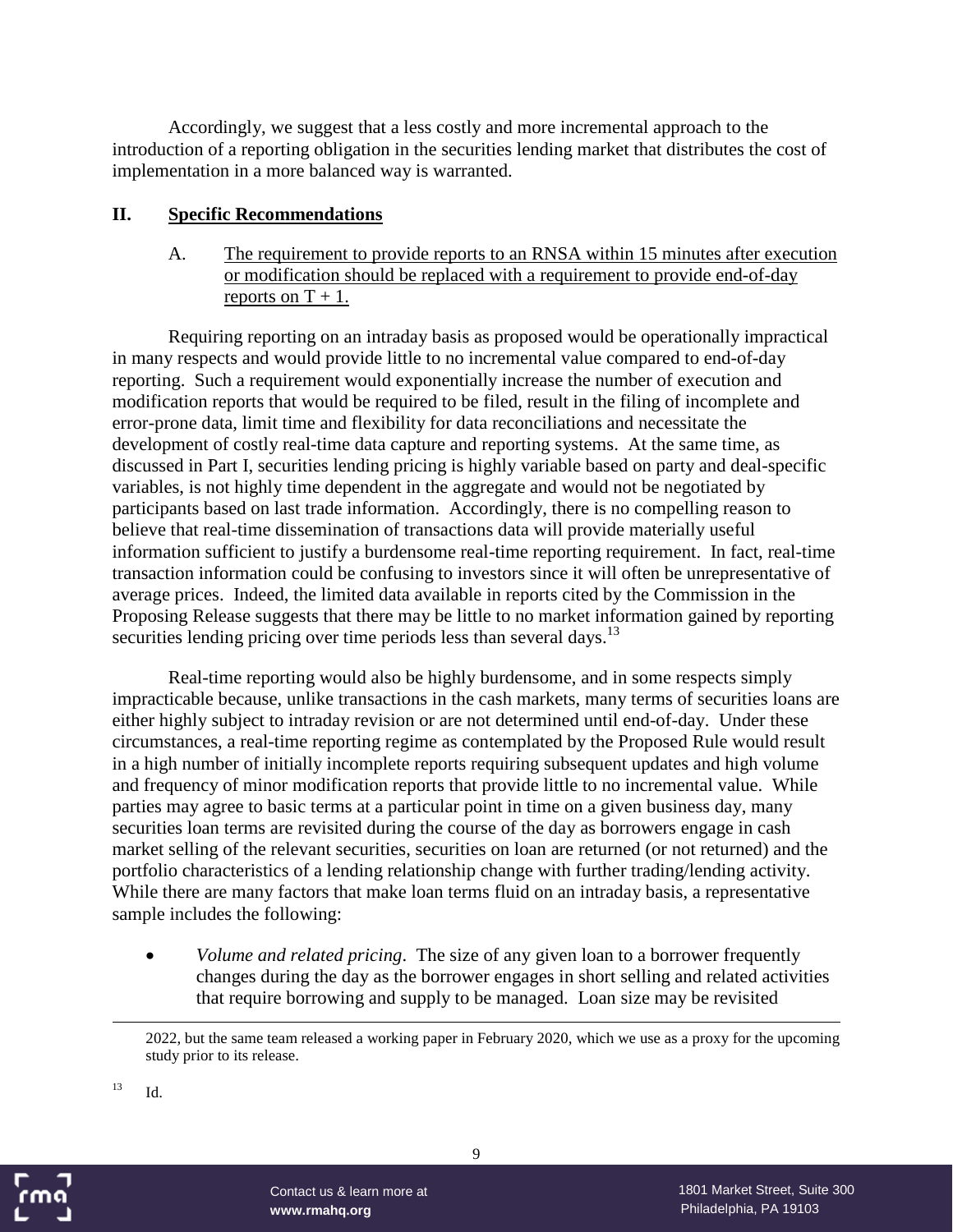throughout the day of the loan as actual need (from short sales) and supply (from securities in inventory as well as securities actually returned from other borrowers during the day) are determined. Pricing may also be adjusted as these supply and demand characteristics are worked out on a portfolio basis, credit concentrations develop or decrease or negotiated volume or portfolio thresholds are hit.

- *End-of-day collateralization*. Non-cash collateralization for securities loans is generally managed by lenders and borrowers on a portfolio basis, often with the assistance of a bank custodian providing collateral optimization services. Collateral exposure is aggregated at the legal entity/counterparty level and applied to the underlying loan as part of an end-of-day allocation process at the tri-party collateral agent or custodian bank. A reporting entity would therefore be unable to incorporate specific collateral data into intraday reports. It would also be unable to report collateral characteristic related to actual collateralization for a loan without first running an allocation process to attribute the collateral received on a portfolio basis to the individual loans in the portfolio. Finally, collateral allocation may also trigger pricing revisions, which would need to be reported as modifications.
- *Agency lending principal identification process*. As a general matter, Lending Agents execute loans with borrowers on a bulk basis, allocate loans to individual beneficial owners at the end-of-day and only thereafter report the individual beneficial owners to borrowers pursuant to the agency lending disclosure initiative (and frequently only to back office and legal/credit personnel at the borrower to protect sensitive data). As such, this data too could only be reported on an end-of-day basis after allocation.
- *Bilateral validation processes.* For a variety of reasons, there can be characteristic breaks between lender and borrower records relating to, *e.g.*, rebate rates, underlying beneficial owners accounts and lot sizes. To ensure these breaks are addressed, current Lending Agent practice is for loan activity from the previous business day to be reconciled each morning on  $T + 1$  as part of the loan transaction comparison process. This involves the validation of each key field between borrower and lender records with any breaks highlighted for remediation.

As these examples indicate, data reported during the course of the day would fluctuate substantially, would be incomplete in many respects and would likely include meaningful levels of exception reporting, outcomes that could be mitigated by giving borrowers and lenders the ability to conduct reconciliations at the end of the day prior to reporting. In a Congressional Study cited in the Proposing Release, the SEC's Division of Economic and Risk Analysis acknowledged similar concerns in the context of a report mandated by Section 417(a)(2) of the Dodd-Frank Act (which obligated the SEC to study the feasibility of requiring reporting of short sale positions in publicly listed securities in real time) (the "Short Sale Reporting Study"). The Short Sale Reporting Study stated that: "[i]n discussions with the Division, most market participants said that they would not be likely to trust identified Real-Time Short Position



10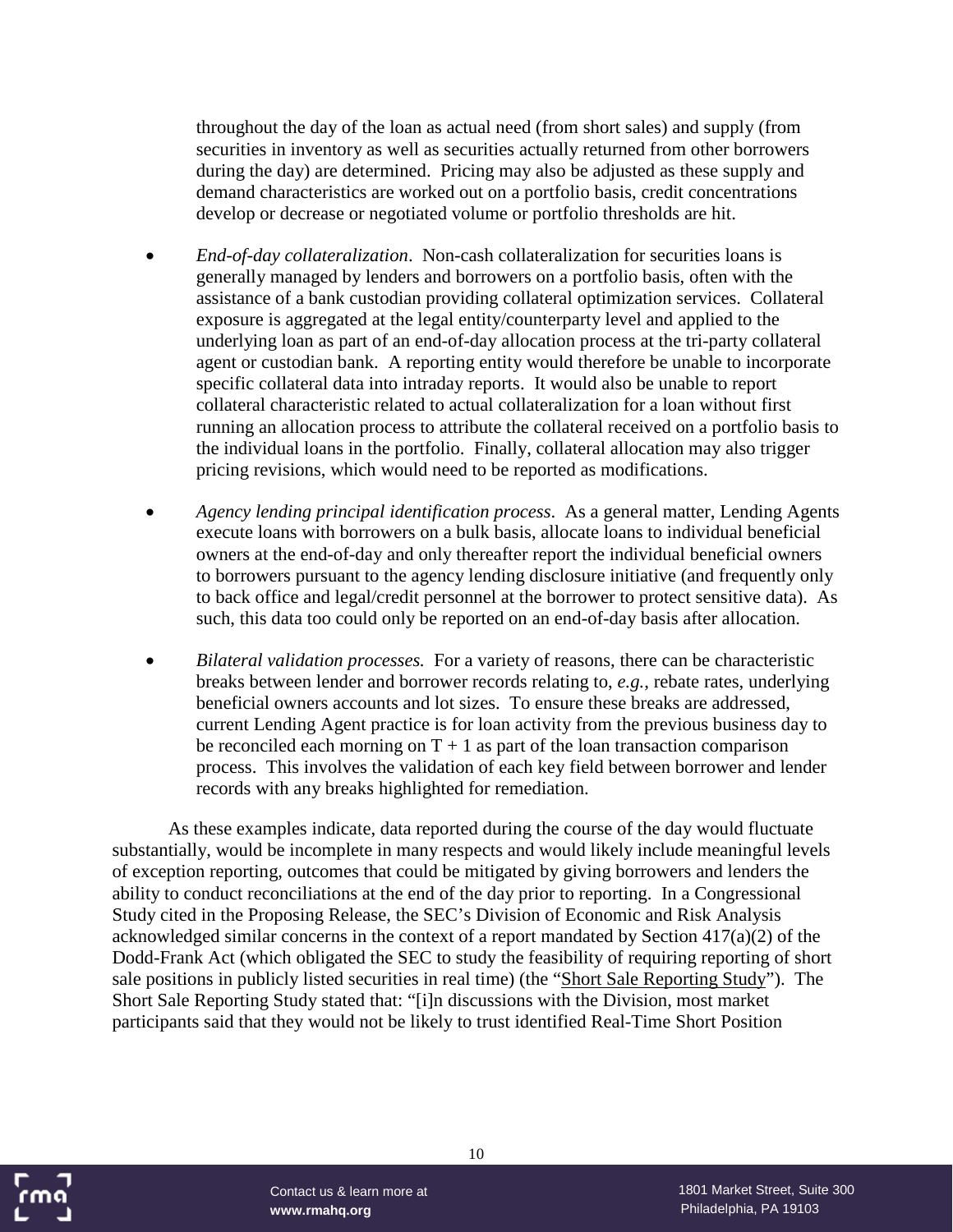Reporting data, and would prefer verified data with a time delay, which they believe would likely be more accurate than real-time data."<sup>14</sup>

In addition, we believe that the net burden of real-time reporting would be substantial. Real-time loan reporting would: (1) require each reporting institution to build fully-automated data capture and reporting systems; (2) limit flexibility around data capture and aggregation; (3) exponentially multiply the volume of reports generated; and (4) place high demands around the process and timing for data validation and reconciliation. In this regard, while the SEC acknowledges the significant ongoing burdens that the Proposed Rule would impose, these costs and burdens do not appear to have been fully captured in its analysis.

As noted in Part 1, there is a material risk that burdensome implementation costs will drive lenders from the market. The SEC acknowledges this to a degree in the Proposing Release, noting "[r]eduction in information asymmetry could result in reduced revenue for some brokerdealers and lending programs…It is possible some broker-dealers and lending programs [beneficial owners] may choose to exit some or all of the market for lending services as a result of this loss of revenue."<sup>15</sup> Next-day reporting would provide more appropriate flexibility for developing systems and processes for reporting at substantially lower cost. As the European Union equivalent of the Proposed Rule, the Securities Financing Transactions Regulation ("SFTR") imposes a next-day reporting requirement for securities lending. As such, moving to the same requirement in the U.S. may also permit lenders currently subject to SFTR to leverage existing processes and systems with an overall reduction in implementation costs.

#### B. The requirement to report securities available-to-lend should be eliminated.

Requiring lenders to report securities available-to-lend would provide little to no tangible benefit for the securities lending market, would likely deter lending and the use of reporting agents and should be eliminated. As the SEC acknowledged in the Proposed Rule, the metric envisioned for reporting available-to-lend data—all securities held or owned that are not subject to legal or other restrictions that prevent a specific security from being lent—is artificial and considerably overstates the securities any particular lender is actually willing to lend. <sup>16</sup> On the other hand, the Proposed Rule omits securities that a lender would be willing to lend on days where that lender has no loans outstanding. We respectively submit that issues with respect to data integrity and accuracy would make the reported data so inaccurate and variable as to be essentially meaningless.<sup>17</sup>

<sup>&</sup>lt;sup>17</sup> While Lending Agents do currently make "easy to borrow" or other availability lists available to certain borrowers, such lists reflect a fundamentally different process and form of data than the Commission's Proposed Rule. Such lists reflect highly discretionary and changeable judgments of lenders identifying



<sup>14</sup> Congressional Study, "Short Sale Position and Transaction Reporting," at 76, *available at* https://www.sec.gov/files/short-sale-position-and-transaction-reporting%2C0.pdf (the "Congressional Study").

<sup>15</sup> 86 Fed. Reg. at 69837.

<sup>&</sup>lt;sup>16</sup> Id. at 69818 ("The Commission recognizes that the definition of 'available to lend' may overstate the quantity of securities that could actually be lent because the data would include securities that may become restricted if a limit is reached.").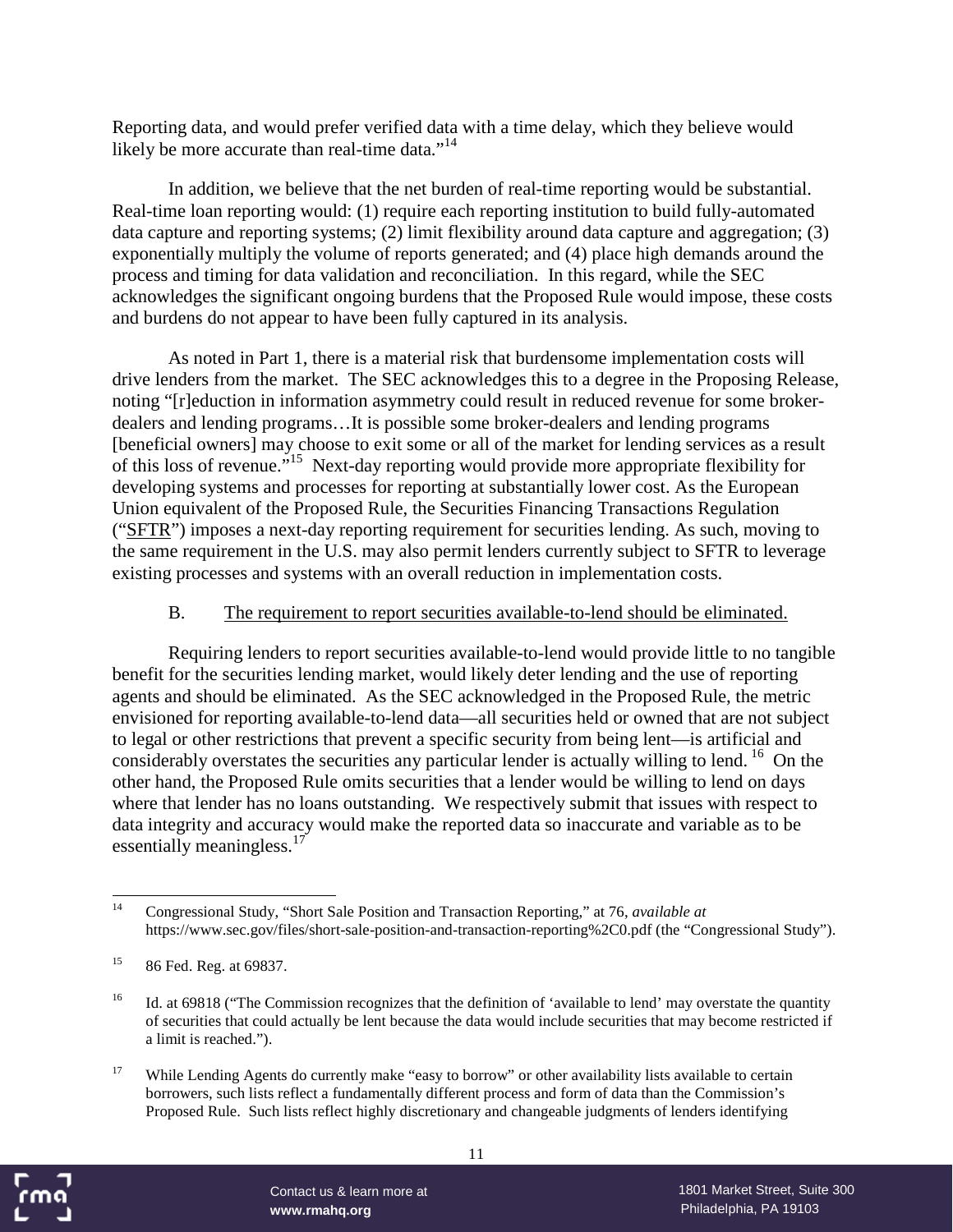Looking just at the situation of Lending Agents, securities lending in a portfolio provided to a Lending Agent by a beneficial owner may be limited by (i) negotiated or legal portfolio limits that impact the amounts and types of securities that can be lent, (ii) ad hoc or periodic beneficial owner instructions to limit lending in particular ways based on idiosyncratic preferences (including the individual owner's own portfolio risk management strategies) or external factors and (iii) discretionary transfers in and out of custody accounts unrelated to securities lending interest, and other factors.<sup>18</sup> Indeed, in recent times, beneficial owners have become more active in monitoring and managing their lending arrangements and increasingly require bespoke negotiated controls on how their portfolios are managed. While under the Proposed Rule, a beneficial owner's full portfolio would be required to be reported as "available to lend," provided that the amount of each security in the portfolio does not exceed a relevant limit imposed by contract or law, in actual fact, the amount of each security available to loan (and the amount available in aggregate) could radically fluctuate both intraday and from day-today based on a variety of factors, including lending activity, lending market pricing, securities pricing and other variables.

Looking more generally at the lender space, a variety of additional factors would also make the proposed reporting inaccurate. For example, a beneficial owner acting as a direct lender and only intending to lend out specific or a few securities in its portfolio would nonetheless be required to include all the securities it owns as "available to lend." Similarly, a non-U.S. lender interested in deploying part of its portfolio in the U.S. would appear to be required to report its full global holdings. At the same time, if any such lender happened not to have any transactions or reportable loans outstanding on a given day, the entirety of its supply would not be reportable and would potentially "disappear" from the data while that situation persisted.

As a result of the artificiality of the proposed metric, we believe the data regarding securities "available to lend" would be fundamentally unreliable (or misleading) and either widely ignored notwithstanding the considerable costs of implementation or unduly relied upon as an accurate measure of the size of the market. While the metric would generally overstate actual supply, the amount of such overstatement would vary widely and unpredictably and in some cases the number could actually understate supply. For purposes of estimating the actual supply of securities available to lend, a metric based on securities "available to lend" would be entirely unnecessary as more accurate estimates of supply can be extrapolated from fluctuations in trading volumes and fees that the SEC envisions collecting pursuant to the Proposed Rule. In

portions of the portfolio under their management for which they have greater confidence of ability to lend after analyzing market conditions, market expectations, securities in inventory and various portfolio limits and restrictions. They are best understood as sophisticated predictions on availability based only in part on securities in inventory and could not be made if subject to strict liability for reporting "errors."

<sup>18</sup> *See e.g.* Id. at n. 109 ("As a result, investment companies typically do not have more than one-third of the value of their portfolio on loan at any given point in time"); id. at n. 110 ("For example, a beneficial owner that has program limits permitting the loan of any portfolio security, up to 20% of the portfolio would include 100% of the portfolio as lendable. A beneficial owner that will only lend specified securities, which represent 25% of the portfolio, would list only those specified securities as lendable. Similarly, a beneficial owner that will lend any security in its portfolio but has program limits in place to avoid loaning more than one-third of the value of their portfolio at any time would report 100% of its securities as available to lend.").

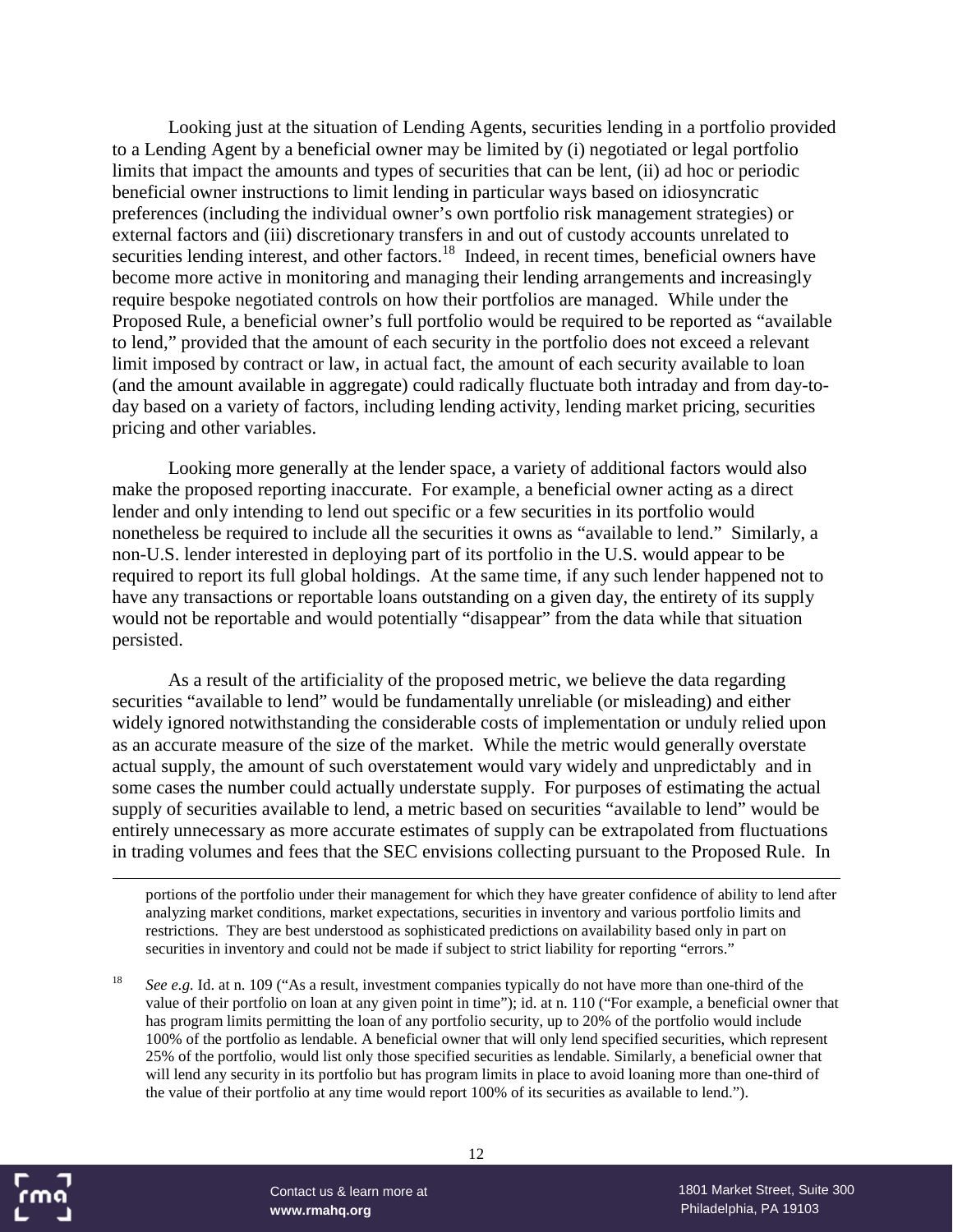this regard, it is noteworthy that other reporting regimes such as the SFTR do not require lenders to provide data on loan availability.

Importantly, such a requirement would be a disincentive to lending and to use of a reporting agent. Lenders that would otherwise be willing to use broker-dealer reporting agents for their transaction reporting may refrain from doing so if such reporting includes sensitive portfolio data (such as the lender's identity data, transaction data and "available to loan" data). In addition, such reporting would likely introduce cybersecurity risk arising from such data fields being collected in centralized databases with massively high target value to hackers and cybercriminals. As such, this requirement in particular may impose material indirect costs that will reduce liquidity.

#### C. Broker-dealers should be required to report as both borrowers and lenders rather than requiring reporting by lenders.

As the SEC acknowledges in the Proposing Release, requiring reporting by brokerdealers exclusively would be less costly than requiring reporting by lenders generally.<sup>19</sup> Assuming that the SEC agrees that reporting on "availability" is not warranted, we respectfully submit that such a broker-dealer-only reporting regime would be superior for that reason. This reflects the role of broker-dealers and their affiliates as the primary access point for end-user borrowers, as well as their ability to leverage existing systems and functionality for the reporting of transaction-related data to the RNSA. While the Commission notes that the data obtained from broker-dealer reporting would be somewhat less comprehensive than lender reporting, the data loss entailed should not be substantial. As the only institutions that can engage in agency short selling broadly, broker-dealers are the primary access points and gatekeepers of the securities lending market for end-user borrowers. Existing market data supports the conclusion that the securities lending market would be substantially captured by such a less costly alternative. As detailed in the working paper for the Office of Financial Research ("OFR") cited in the Proposing Release, roughly 85% of loans made by Lending Agents are to registered brokerdealer borrowers.<sup>20</sup>

Further, the data captured through this requirement need not be limited to securities actually borrowed or loaned by broker-dealers as principal or agent. As the SEC notes in the Proposing Release, many hedge funds obtain securities loans from their prime brokers in connection with "arranged" or "enhanced" prime brokerage.<sup>21</sup> These loans made by a brokerdealer affiliate are arranged by the prime broker settling the relevant short sale. As such, the



<sup>&</sup>lt;sup>19</sup> Specifically, non-lenders would avoid direct costs of reporting and the RMA also expects that the costs for broker-dealers would be lower than for non-broker-dealers because they have existing FINRA reporting requirements, reporting infrastructure and connectivity.

<sup>&</sup>lt;sup>20</sup> A Pilot Survey of Agent Securities Lending Activity (Off. of Fin. Research, Working Paper No. 16-08, 2016) at 8. https://www.financialresearch.gov/working-papers/files/OFRwp-2016-08\_Pilot-Survey-of-Securities-Lending.pdf (the "OFR Survey") (Finding broker-dealers accounted for an average of \$869.1 billion of a total average of \$1,018.6 billion lent in the period observed).

 $21$  86 Fed. Reg. at 69805.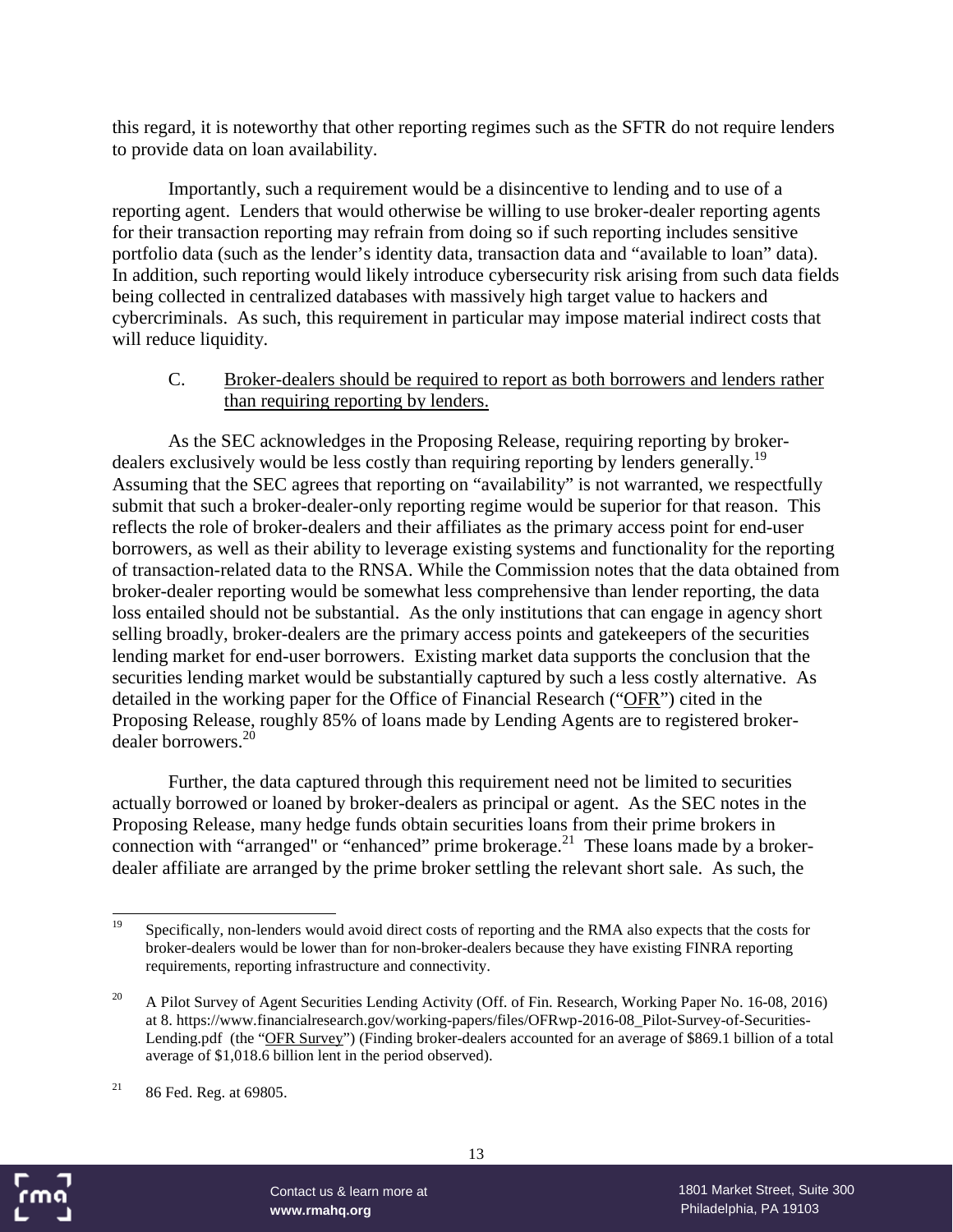broker-dealers are agents on these transactions, would generally have access to the relevant transaction data and could readily report the transactions in this market segment.

As relevant to the recommendation in Section II.D.1 below, such a rule would also provide better data integrity as broker-dealers are better positioned than beneficial owners and Lending Agents to evaluate whether a securities loan is made for the purpose of facilitating short sales or settlement of fails rather than some other purpose, which may reflect different pricing considerations. Beneficial owners and lending agents are generally not privy to the purpose of borrowing activity and, therefore, are not positioned to make this determination.

Finally, as RMA believes that broker-dealers also typically receive the largest share of the revenue among the intermediaries in the lending chain and have extensive connectivity to FINRA, they would be better suited to absorb the costs of developing a reporting program. As market intermediaries that participate on both sides of the lending market, they are also positioned to provide that the direct and indirect costs of the rule are more evenly distributed to borrowers and lenders. As we noted in Part I, we are concerned that allocation of the costs of the rule exclusively to the lending side of the market will have negative market effects broadly. If the recommendation to allocate reporting requirements to broker-dealers is not adopted, the SEC should, at a minimum, provide other means for the burden of regulation to be shared by borrowers as well as lenders. As one element, the SEC could impose requirements for the RNSA to consider equity in the allocation of regulatory costs and data benefits when imposing reporting and data fees.

- D. The SEC should define and clarify the scope of the rule in several respects consistent with a deliberative and staged approach to implementation.
	- 1. Reports should be limited to "securities loans," which would be defined to include only loans that are for the purpose of providing use of the lent securities to the borrower.

While Section 984(b) clearly provides the SEC with authority to increase transparency with respect to "the loan or borrowing of securities" (as distinct, for example, from repo transactions) the statute does not define the term securities loan for such purpose. Similarly, the Proposed Rule also fails to provide any definition. Leaving this core concept undefined will create tremendous market uncertainty and confusion in implementing the rule, as a securities loan is structurally similar to a number of other types of transactions entered into for other economic purposes, including a margin loan, repo or secured commodity loan (and others). All such transactions involve one "leg" of the transaction that consists of the delivery of a security at time 1 subject to an obligation of the recipient to deliver the same or an equivalent security back at time 2 and another "leg" involving the reciprocal delivery and return of cash or another asset. Although structurally similar, these transactions have different economic purposes, which inform their pricing. Without a definition of "securities loan," the Proposed Rule would leave uncertainty as to which of these structurally similar transactions to report, thereby creating inconsistent reporting practices and "noisy" data, incorporating at least some number of transactions that do not provide pricing information that is relevant to the securities lending market.

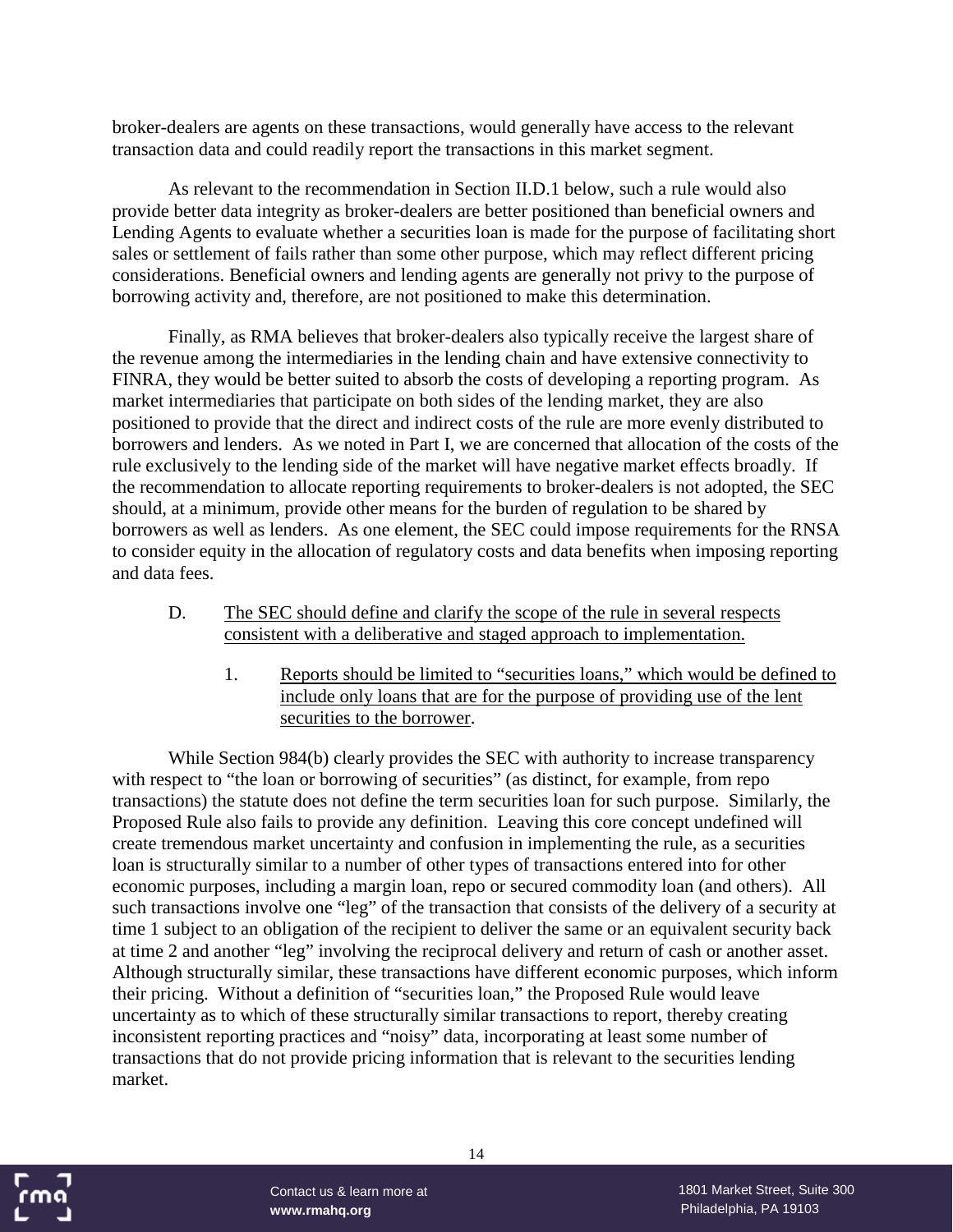In order to distinguish between a securities loan and these other kinds of transactions, (and to the extent reporting remains a lender requirement rather than a broker-dealer requirement<sup>22</sup>), the Commission should adopt a formal definition for "securities loan" making clear that the reporting requirement only applies to transactions (i) involving a transfer of securities against cash or other assets, (ii) intended by the party making the loan as principal or agent to be for the purpose of earning a return through providing use of the securities to a borrower (as opposed to obtaining cash financing or another asset as in a "collateral upgrade" transaction) and (iii) pursuant to a written securities lending agreement under which the beneficial owner retains the economic interests of an owner of such securities, and has the right to terminate the transaction and to recall the loaned securities on terms agreed by the parties.<sup>23</sup> To create greater certainty, such a purpose should be presumed only when consistent with specified economic indicia of the transaction, specifically that the initial value of the reciprocal assets received as collateral or credit support exceeds the market price of the securities delivered.

Furthermore, the rule also should require the RNSA to exclude certain loans from dissemination and/or aggregation if they are not arm's-length transactions that would be representative of the market. For example, inter-affiliate loans frequently do not represent market prices and should be excluded from such dissemination.

#### 2. "Securities" should be defined as equity securities either issued by U.S. issuers or listed or traded on a U.S. exchange.

While the Proposed Rule would require reporting of loans on any type of security, the scope of securities covered should generally be limited to securities that transact in significant volume in the United States. Specifically, the SEC should at least initially define securities loans covered by the rule to be loans of equity securities that are part of the national market system (effectively stocks listed or traded on a national securities exchange). This recommendation is

We note that if the reporting obligation remains on lenders, it is important that the test for a securities loan depend on the intention of the lender rather than the borrower so that it can be operationalized, which is why we have not advocated for reliance on the "purpose test" used under Federal Reserve Board Regulation T. If the SEC adopts the recommendation to move to a broker-dealer reporting regime, the Regulation T purpose test would be more appropriate (see footnote 21 directly above).



<sup>&</sup>lt;sup>22</sup> If the Commission accepts the recommendation to apply reporting requirements to broker-dealers rather than securities lenders, the Commission could instead apply the definition of a "permitted purpose" loan provided in Section 220.10(a) of Federal Reserve Board Regulation T to differentiate reportable securities loans from other transactions. Broker-dealers would be better positioned to implement this, and it would ensure consistency with the concepts used to differentiate securities loans from structurally similar transactions in other contexts. Such definition would be problematic to implement in conjunction with a reporting requirement that applies to lenders generally. This is because the Regulation T concept depends on the intent of the borrower rather than the lender in entering into a transaction and non-broker-dealer lenders do not currently collect such information from borrowers on a systematic basis.

<sup>&</sup>lt;sup>23</sup> This definition is drafted based on the definition of "securities lending" in Regulation R. 17 C.F.R  $\S$ 247.772(b) ("Securities lending transaction means a transaction in which the owner of a security lends the security temporarily to another party pursuant to a written securities lending agreement under which the lender retains the economic interests of an owner of such securities, and has the right to terminate the transaction and to recall the loaned securities on terms agreed by the parties."). As noted elsewhere, the RMA Council believes using pre-existing definitions and regimes will aid in interpreting and establishing these provisions.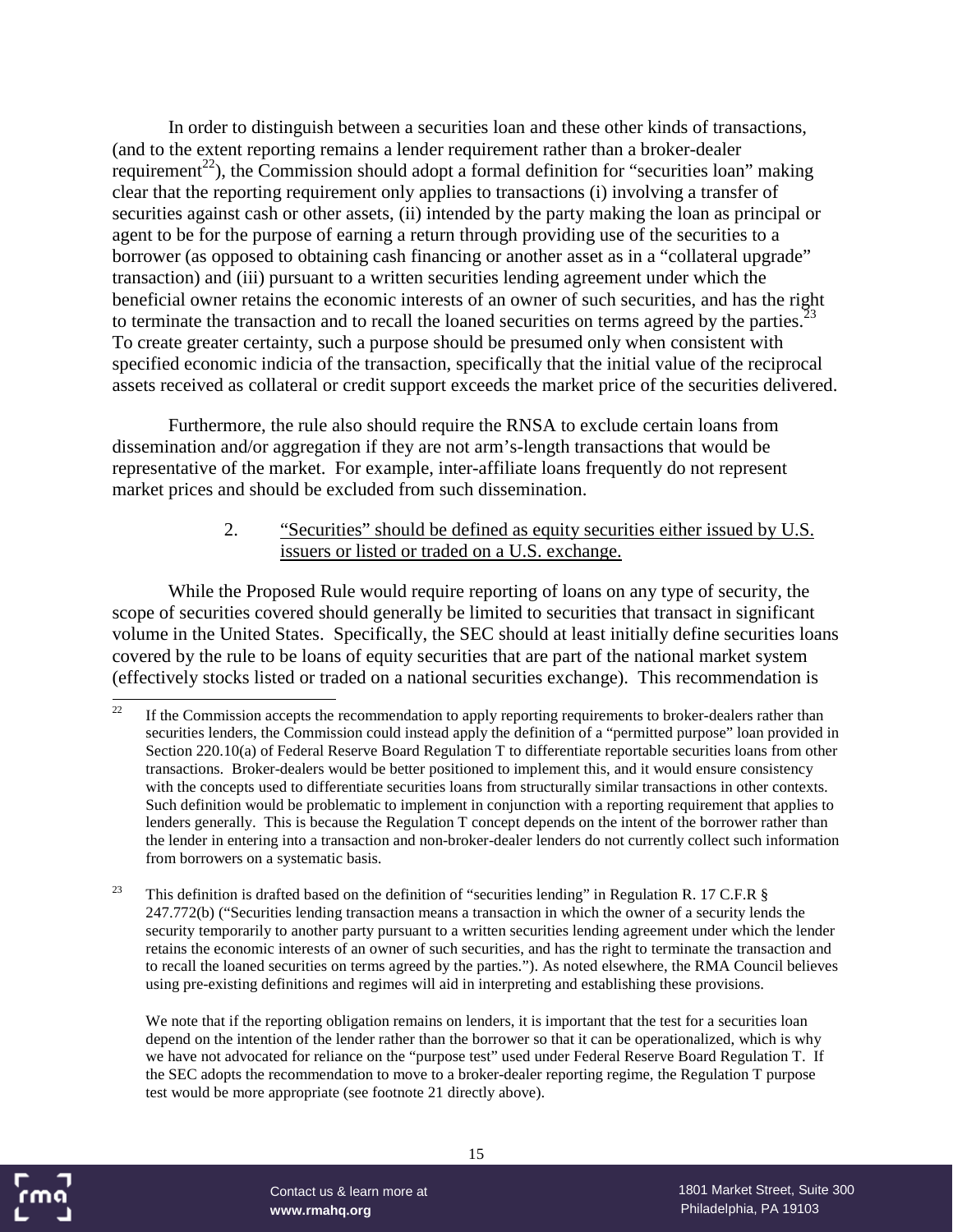intended both to avoid uncertainty for non-U.S. borrowers and lenders transacting in securities that are primarily relevant in non-U.S. markets and to provide for a measured approach to introducing data reporting and dissemination into the marketplace.

As the Commission is aware, the characteristics of the U.S. equities, corporate debt, asset-backed securities and government bonds markets differ in material respects, not least of which is the number and liquidity of individual issuers. While the number of publicly traded equity securities of U.S. issuers is around 3,600, there are over two million unique issuances of corporate and government bonds and asset-backed securities in circulation. Moreover, the corporate and asset-backed debt markets in particular are characterized by relatively small issuance sizes and substantial differences in instrument characteristics. Given these factors, the rationale for reporting transactions in these securities is much more attenuated than it is for more liquid equity securities. Lending data for any given security is likely to be intermittent and represent a small number of transactions, which will mean that idiosyncratic factors determining the pricing of specific transactions will not be averaged out in the data by the law of large numbers. Similarly, because of the greater diversity of bond characteristics, data from one set of bonds cannot be as easily used as benchmarks for others as might be the case with equity securities. Without volume or homogeneity, there is little indication that data from corporate bond or ABS lending transactions would be sufficiently useful to justify the reporting costs. And because of the relatively infrequent trading in the space, there is far greater risk of loss of anonymity and the use of such data to anticipate or reverse engineer the trading of competitors.

These conclusions are supported by existing data on securities lending. For example, the working paper for the OFR cited in the Proposing Release found that in 2015, \$1.450 trillion of U.S. corporate bonds were available for lending by those surveyed but only \$62 billion were actually lent, a 4% utilization rate compared to \$3.173 trillion of U.S. equity securities available for lending with \$315 billion lent, a 10% utilization rate.<sup>24</sup> U.S. treasuries and agencies had \$1.132 trillion available and \$302 billion lent, a 27% utilization rate.<sup>25</sup> Thus, there were twice as many U.S. equity securities available to lend as U.S. corporate bonds and five times as many actually lent. There were less U.S. Treasuries and agencies available than U.S. corporate bonds, but the utilization rate for U.S. Treasuries and agencies was nearly seven times that of U.S. corporate bonds. These data show that the utilization rate of the securities decreases as the product becomes more individualized. It is also worth noting that there is only a small market for shorting corporate bonds.

At the other end of the liquidity spectrum, the rule should also exclude government securities (as defined in Section 3(a)(42) of the Exchange Act) for different reasons. The market for these products is already fairly transparent because there is sufficient liquidity and demand for loans of these types of securities on platforms and venues that have a high degree of transparency. For these securities, imposing reporting obligations would not provide sufficient additional data to justify the compliance burden.

 $^{25}$  Id.



<sup>&</sup>lt;sup>24</sup> OFR Study at 4.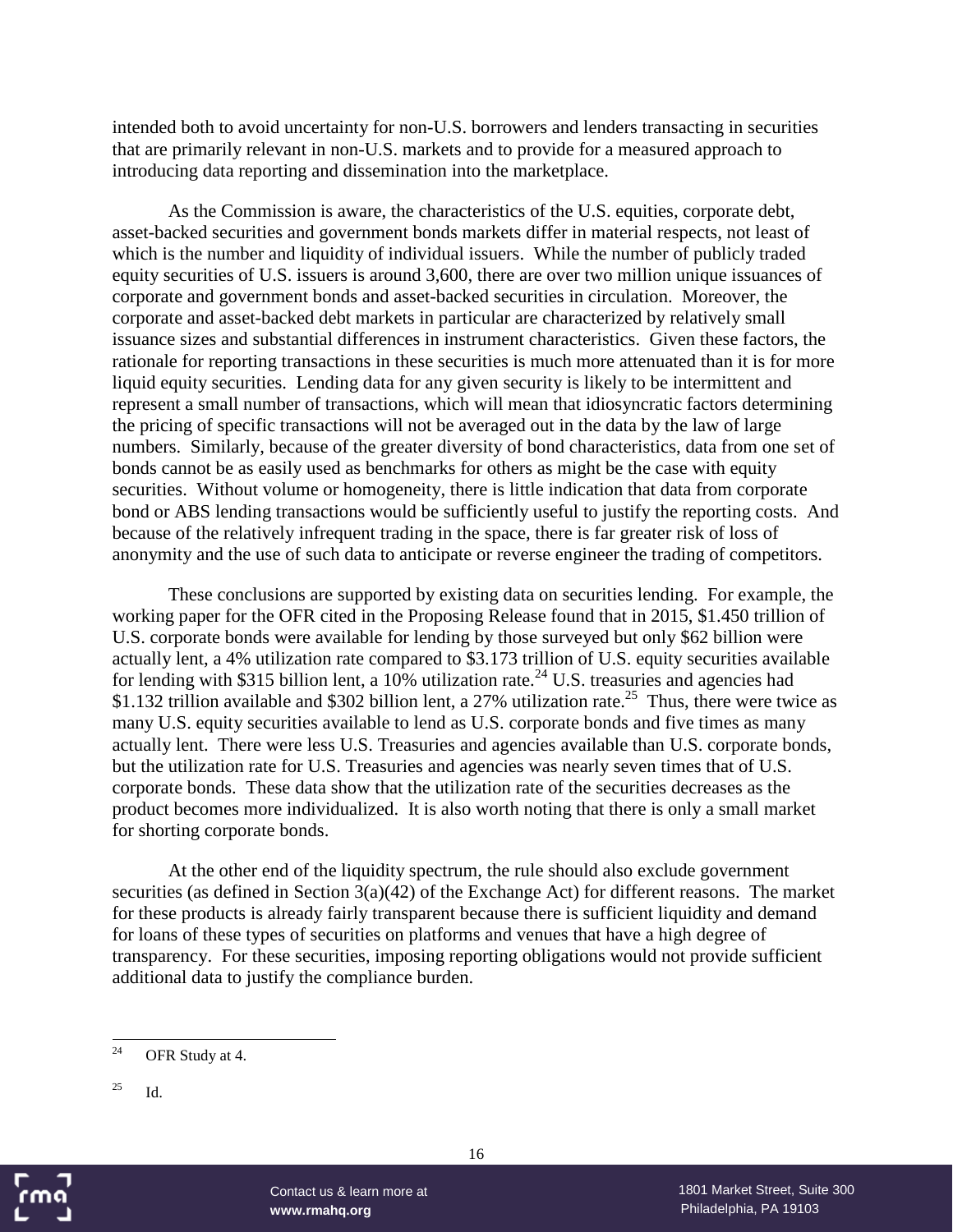Defining "securities" to include equity securities that are part of the national market system initially captures the most relevant and appropriate securities for the reporting regime while not precluding the inclusion of other securities over time as the SEC and market participants gain more experience with the reporting regime.

> 3. The requirement that any data be disseminated to the public should be eliminated in the first phase of the reporting regime.

As the SEC acknowledges, the Proposed Rule would represent a substantial change for the industry and the way that data is collected and disseminated. The RMA Council believes that such a change merits a staged approach to implementation and that the SEC should first gain experience with data that is reported before it is broadly disseminated to the public. Even if one ignores the potential negative impact on lenders, a sudden shift to widespread public dissemination of transaction-level securities loan information could create market confusion and be destabilizing if the information is not characterized by high data integrity and appropriately managed.<sup>26</sup>

FINRA took a similar phased approach when implementing its TRACE program, where public dissemination of transaction information was implemented in three phases. This allowed FINRA to study the impact of transparency on liquidity in the most liquid segments of the U.S. corporate bond market before expanding to less liquid segments.<sup>27</sup> This gradual phase-in also permitted FINRA to refine the design of the program before it became fully operational and evaluate over time the usefulness and efficacy of the data collected.

> 4. The reach of the reporting requirements should be limited territorially, setting explicit rules on when transactions involving non-U.S. entities are deemed to be within scope.

The SEC should provide clarity as to which non-U.S. entities would be covered by the rule by explicitly defining the circumstances under which a securities loan will be deemed to be within the U.S. market for purposes of applying reporting requirements. Without such definition, non-U.S. beneficial owners and agent lenders would be left with substantial legal uncertainty, as even a transaction between two non-U.S. persons involving a non-U.S. security taking place offshore could potentially be deemed within the reach of the rule based on courtbased concepts of the outer bounds of U.S. jurisdiction over non-U.S. activities.<sup>28</sup> Such crossborder rules should (i) provide clear guidelines as to the scenarios in which transactions involving non-U.S. lenders would be deemed within scope, (ii) be designed to provide for



<sup>&</sup>lt;sup>26</sup> See our discussion in Section II.E above where we noted the Short Sale Reporting Study cited in the Proposing Release notes that investors hoping to properly sift through real-time data on short sales would require vendors in any case or need to rely on the unprocessed data, which would still be inferior to the capabilities of the larger players.

<sup>27</sup> FINRA, "2020 TRACE Fact Book" (2021) *available at* https://www.finra.org/sites/default/files/2021- 03/Trace\_Factbook\_2020.pdf.

<sup>&</sup>lt;sup>28</sup> If our recommendation in Section II.D.2 is accepted, there would still be ambiguity with regard to two non-U.S. parties transacting in U.S. securities abroad.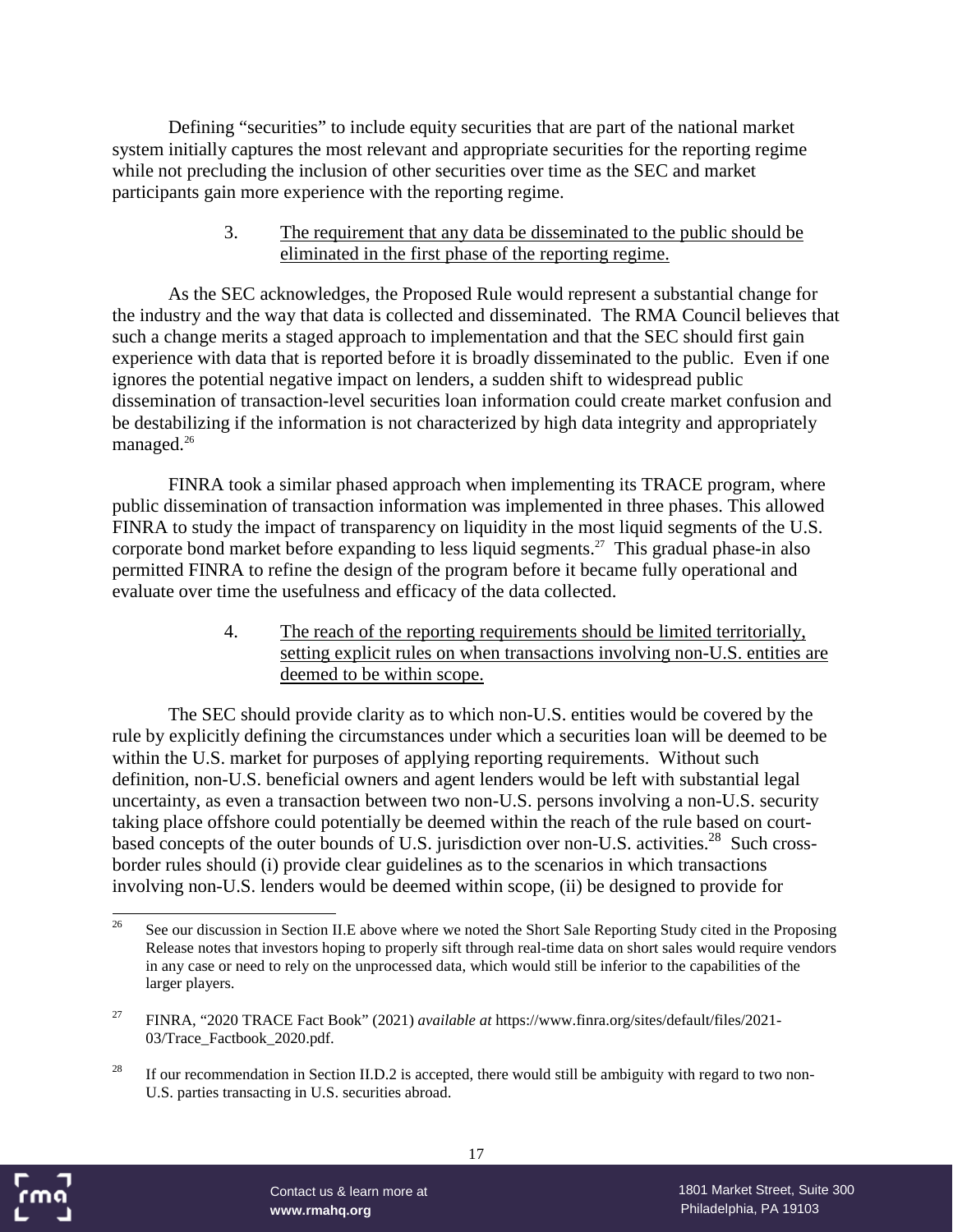competitive equality between U.S. and non-U.S. intermediaries and mitigate risk of market distortions and (iii) to the extent possible, use existing definitions for U.S. and non-U.S. market participants to avoid costly new documentation requirements for parties to communicate their status under the rules. As defining the territorial scope of the rule is a necessary, but also substantial, additional element to the rulemaking, the SEC should provide for a notice and comment period before adopting territorial rules by publishing a reproposal as discussed above.

#### E. The RNSA should disseminate aggregate reporting data rather than transactionby-transaction data (when public dissemination begins)

The SEC states that the Proposed Rule is intended to lower barriers for beneficial owners and retail borrowers that do not have access to the same information as more sophisticated investors.<sup>29</sup> Although publishing data on a transaction-by-transaction basis would provide such market participants with more data, the very high volume and granularity of this information would require market participants to deploy substantial resources to both process and analyze the data. Due to the sheer amount of data collected, the Short Sale Reporting Study noted earlier with regard to the short selling market concluded that most investors would not have the capacity to interpret disaggregated real-time data and would need to rely on vendors to aggregate such data, the exact opposite of the intentions behind the Proposed Rule.<sup>30</sup> Such market participants, and indeed the market more broadly, would be better served through the publication of aggregate data showing pricing and volume averages for loaned securities over a specified period of a day or more. As noted earlier, the limited data available on the impact of pricing transparency in the securities lending market supports this conclusion, as it indicates that incremental beneficial effects of such transparency wane when data is aggregated at less than several days.<sup>31</sup>

In addition, while the Proposed Rule would not require disclosure of parties to securities loans, some market participants may be reluctant to report individual transactions on more thinly traded securities, for fear that their strategies may be reverse engineered. Reporting aggregate loan-level information would not raise those concerns, and therefore would be less likely to have a chilling effect on the market.

F. Beneficial owners or those reporting on their behalf should have flexibility to generate their own Transaction Identifiers provided they meet minimum standards for integrity and identification.

As the Proposed Rule is currently formulated, the RNSA is responsible for assigning a loan Transaction Identifier and would presumably provide such a Transaction Identifier at the time a loan is first reported. Thereafter, the reporting entity would be obligated to use this



<sup>29</sup> *See* 86 Fed. Reg. at 69830.

<sup>&</sup>lt;sup>30</sup> Congressional Study at 77 ("Most market participants, with the exception of sophisticated professional traders, would be unable to directly and thoroughly analyze data of this size. These market participants would either rely on data vendors to process and analyze identified Real-Time Short Position data into a more convenient form, or risk making inferior decisions based on unprocessed data.").

<sup>&</sup>lt;sup>31</sup> Brazil Study Working Paper at 22.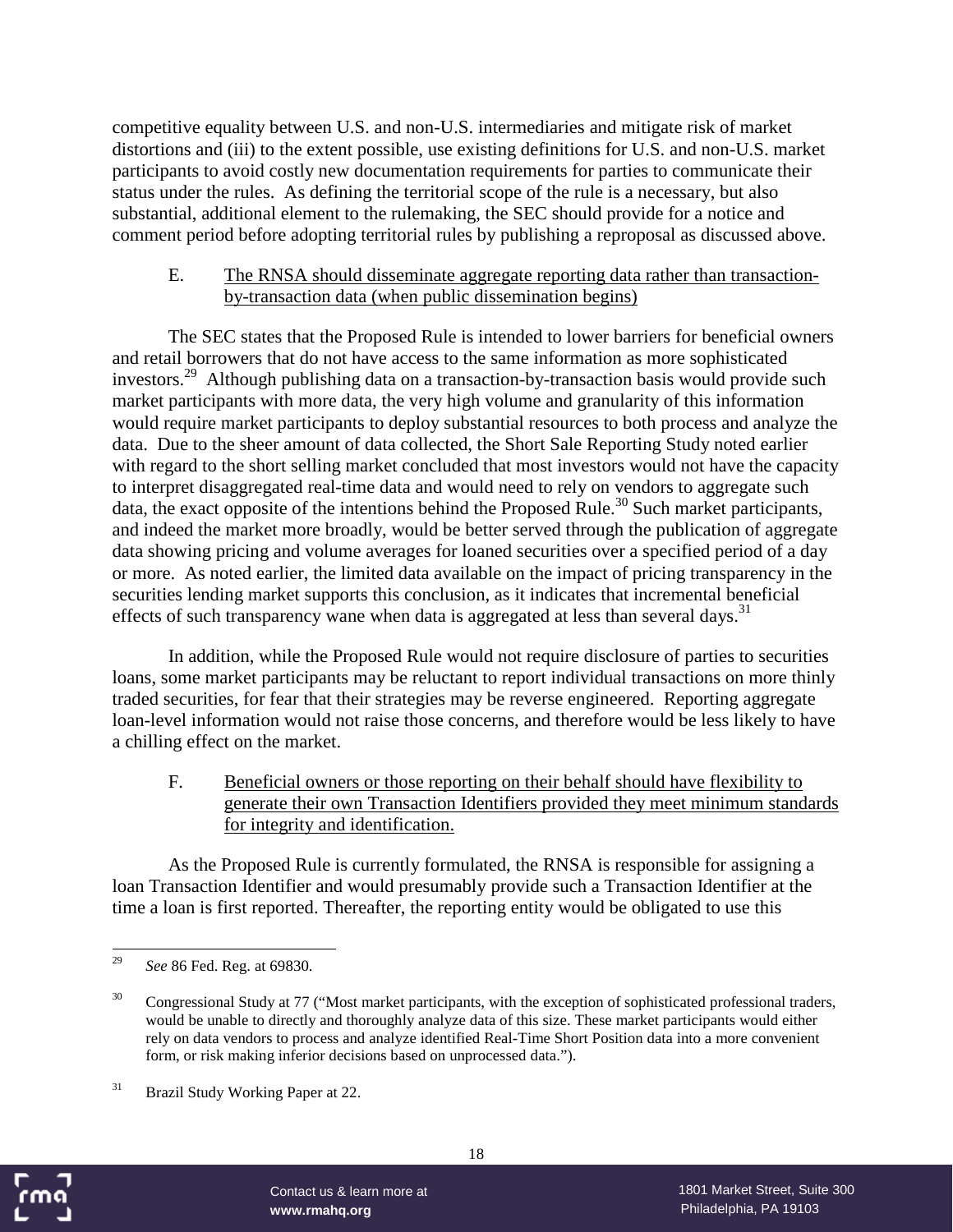Transaction Identifier in connection with any loan modification reporting in connection with the relevant loan. For many reporting entities, obtaining an identifier from an RNSA on a post-trade basis and then tagging it to the trade for accurate reporting would be onerous as it adds undue complication and expense and introduces operational risk for post-trade errors in aligning trades with identifiers (particularly if a trade has been modified during the course of intraday trade reporting).

The objective of a Transaction Identifier is to uniquely identify a particular transaction; so long as that objective is satisfied, the SEC should be neutral as to the manner in which the Transaction Identifier is produced. Providing the flexibility to the RNSA to allow reporting parties to provide their own Transaction Identifiers would likely materially reduce costs for any such parties. This approach has been successfully deployed in Europe under the SFTR and the U.S. in connection with security-based swap reporting rules, which permit a registered securitybased swap data repository to allow reporting parties to use their own identifiers.<sup>32</sup> We would urge the Commission to permit the reporting entity to generate the Transaction Identifiers prior to reporting to the RNSA, with the RNSA available to provide Transaction Identifiers as a backup for those reporting parties who are unable, for whatever reason, to generate their own Transaction Identifiers. This approach would be consistent with the CPMI-IOSCO Technical Guidance on Harmonisation of the Unique Transaction Identifier, which was co-authored by the Commission staff and advised regulatory authorities to impose Transaction Identifier generation on a data repository as a last resort.<sup>33</sup> So long as a Transaction Identifier serves adequately to uniquely identify a transaction, the SEC should be neutral as to the manner in which it is produced.

G. The SEC should clarify that rebate rates for cash collateralized loans will be reportable using spreads to benchmark rates and that changes in the value of the benchmark rate do not require additional reporting.

The SEC should clarify that rebate rates for cash collateralized loans must be reportable as a spread to a reference benchmark rate (as opposed to as an explicit rebate rate) given that this is how such loans are generally priced. For this purpose, the SEC should provide for the RNSA to include both the reference benchmark rate and spread to the benchmark rate as data fields. The SEC should also provide explicit guidance that such loans only require modification reporting to the extent the reference benchmark or spread to the reference benchmark changes.

#### **III. Conclusion**

We appreciate the opportunity to provide these comments and would be happy to engage in a more comprehensive dialog with the SEC. We believe that achieving effective and efficient reform requires healthy and robust collaboration between supervisors and market participants.



<sup>&</sup>lt;sup>32</sup> ESMA, "Guidelines: Reporting under Articles 4 and 12 SFTR", ESMA70-151-2838 EN at 4.16(147) (Mar. 29, 2021); 17 C.F.R. § 242.901(g) ("A registered security-based swap data repository shall assign a transaction ID to each security-based swap, or establish or endorse a methodology for transaction IDs to be assigned by third parties.").

<sup>33</sup> *Harmonisation of the Unique Transaction Identifier*, CPMI-IOSCO, February 2017, Section 3.3